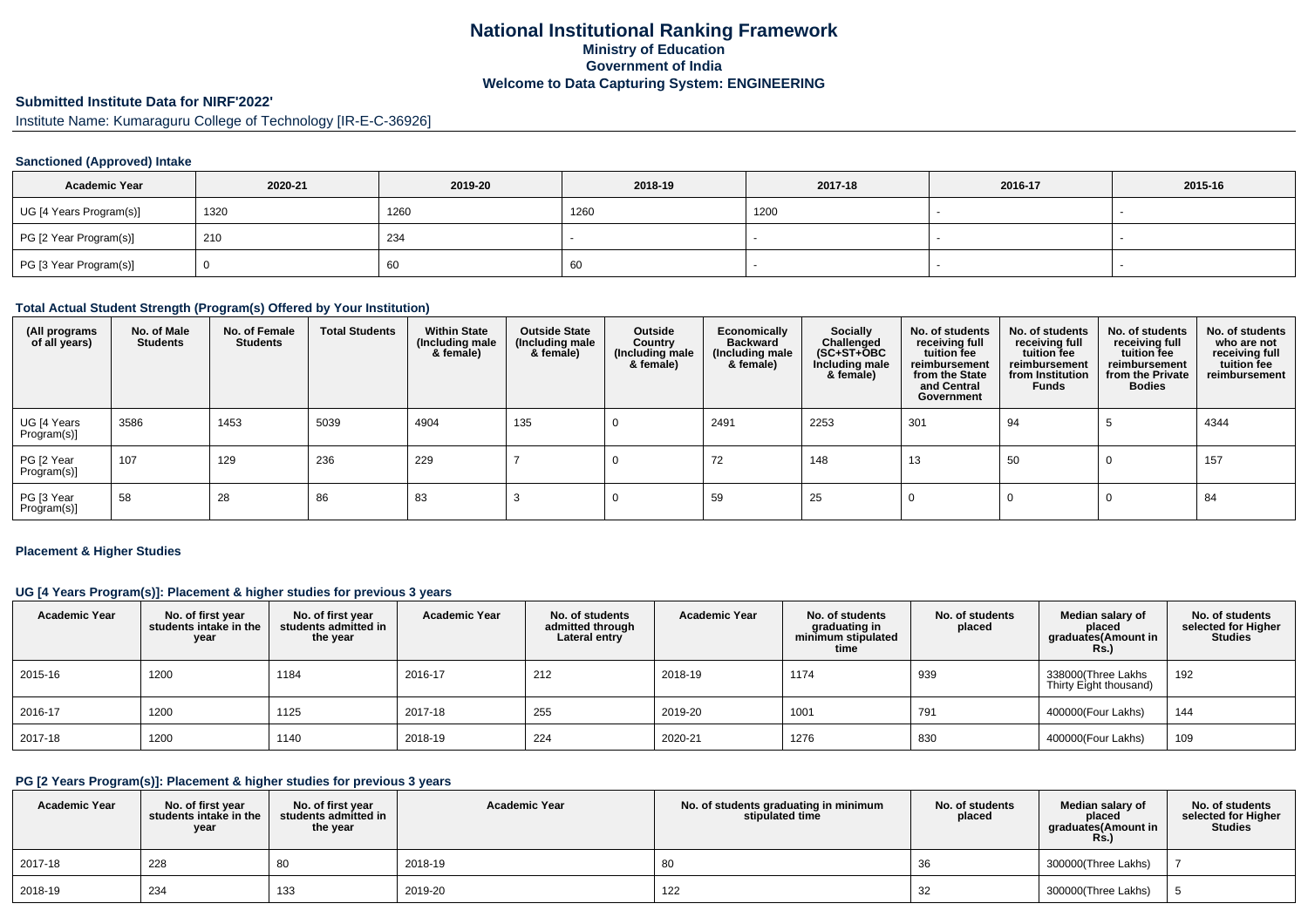| 2019-20 | 234 |  | 2020-21 |  |  | ∟akhr<br>$\overline{a}$<br>www. |  |
|---------|-----|--|---------|--|--|---------------------------------|--|
|---------|-----|--|---------|--|--|---------------------------------|--|

## **PG [3 Years Program(s)]: Placement & higher studies for previous 3 years**

| <b>Academic Year</b> | No. of first year<br>students intake in the<br>year | No. of first vear<br>students admitted in<br>the year | <b>Academic Year</b> | No. of students<br>admitted through<br>Lateral entry | <b>Academic Year</b> | No. of students<br>graduating in<br>minimum stipulated<br>time | No. of students<br>placed | Median salary of<br>placed<br>graduates(Amount in<br><b>Rs.)</b> | No. of students<br>selected for Higher<br><b>Studies</b> |
|----------------------|-----------------------------------------------------|-------------------------------------------------------|----------------------|------------------------------------------------------|----------------------|----------------------------------------------------------------|---------------------------|------------------------------------------------------------------|----------------------------------------------------------|
| 2016-17              | 60                                                  | 44                                                    | 2017-18              | 27                                                   | 2018-19              | 62                                                             | 57                        | 300000(Three Lakhs)                                              |                                                          |
| 2017-18              | 60                                                  | 24                                                    | 2018-19              | 48                                                   | 2019-20              | 59                                                             | 29                        | 350000(Three lakhs<br>fifty thousand)                            |                                                          |
| 2018-19              | 60                                                  | 23                                                    | 2019-20              | 41                                                   | 2020-21              | 63                                                             | 49                        | 290000(Two Lakhs<br>Ninety Thousand)                             |                                                          |

#### **Ph.D Student Details**

| Ph.D (Student pursuing doctoral program till 2020-21 Students admitted in the academic year 2020-21 should not be entered here.) |          |                                                            |         |  |  |  |
|----------------------------------------------------------------------------------------------------------------------------------|----------|------------------------------------------------------------|---------|--|--|--|
| <b>Total Students</b>                                                                                                            |          |                                                            |         |  |  |  |
| Full Time                                                                                                                        |          | 26                                                         |         |  |  |  |
| Part Time                                                                                                                        |          | 89                                                         |         |  |  |  |
|                                                                                                                                  |          | No. of Ph.D students graduated (including Integrated Ph.D) |         |  |  |  |
|                                                                                                                                  | 2020-21  | 2019-20                                                    | 2018-19 |  |  |  |
| Full Time                                                                                                                        |          |                                                            |         |  |  |  |
| Part Time                                                                                                                        | 17<br>-1 |                                                            |         |  |  |  |

### **Financial Resources: Utilised Amount for the Capital expenditure for previous 3 years**

| <b>Academic Year</b>                                                                                                                                                                      | 2020-21                                                                                     | 2019-20                                                                                              | 2018-19                                                                                           |  |
|-------------------------------------------------------------------------------------------------------------------------------------------------------------------------------------------|---------------------------------------------------------------------------------------------|------------------------------------------------------------------------------------------------------|---------------------------------------------------------------------------------------------------|--|
|                                                                                                                                                                                           | <b>Utilised Amount</b>                                                                      | <b>Utilised Amount</b>                                                                               | <b>Utilised Amount</b>                                                                            |  |
|                                                                                                                                                                                           |                                                                                             | Annual Capital Expenditure on Academic Activities and Resources (excluding expenditure on buildings) |                                                                                                   |  |
| Library (Books, Journals and e-Resources only)                                                                                                                                            | 365937 (Three Lakhs Sixty five Thousand Nine Hundred and<br>Thirty seven only)              | 7516429 (Seventy Five Lakhs Sixteen Thousand Four Hundred<br>and Twenty nine only)                   | 1884943 (Eighteen Lakhs Eighty four Thousand Nine Hundred<br>and Forty three only)                |  |
| New Equipment and software for Laboratories                                                                                                                                               | 18235141 (One Crore Eight two Lakhs Thirty five Thousand<br>One Hundred and Forty one only) | 40156739 (Four Crore one Lakh Fifty six Thousand Seven<br>Hundred and Thirty nine only)              | 101555520 (Ten Crore Fifteen Lakhs Fifty five Thousand Five<br>Hundred and Twenty only)           |  |
| <b>Engineering Workshops</b>                                                                                                                                                              | 8891703 (Eight eight Lakhs Ninety one Thousand Seven<br>Hundred and Three only)             | 31515762 (Three Crores Fifty one Lakhs Fifteen Thousand<br>Seven Hundred and Sixty two only)         | 21388973 (Two Crores Thirteen Lakhs Eighty eight Thousand<br>Nine Hundred and Seventy three only) |  |
| Other expenditure on creation of Capital Assets (For setting up<br>classrooms, seminar hall, conference hall, library, Lab, Engq<br>workshops excluding expenditure on Land and Building) | 565659 (Five Lakhs Sixty five Thousand Six Hundred and Fifty<br>Nine only)                  | 3894346 (Thirty eight Lakhs Ninety four Thousand Three<br>Hundred and Forty six only)                | 448519 (Four Lakhs Forty eight Thousand Five Hundred and<br>Nineteen only)                        |  |

### **Financial Resources: Utilised Amount for the Operational expenditure for previous 3 years**

| <b>Academic Year</b> | 2020-21                | 2019-20                | 2018-19                |
|----------------------|------------------------|------------------------|------------------------|
|                      | <b>Utilised Amount</b> | <b>Utilised Amount</b> | <b>Utilised Amount</b> |
|                      |                        |                        |                        |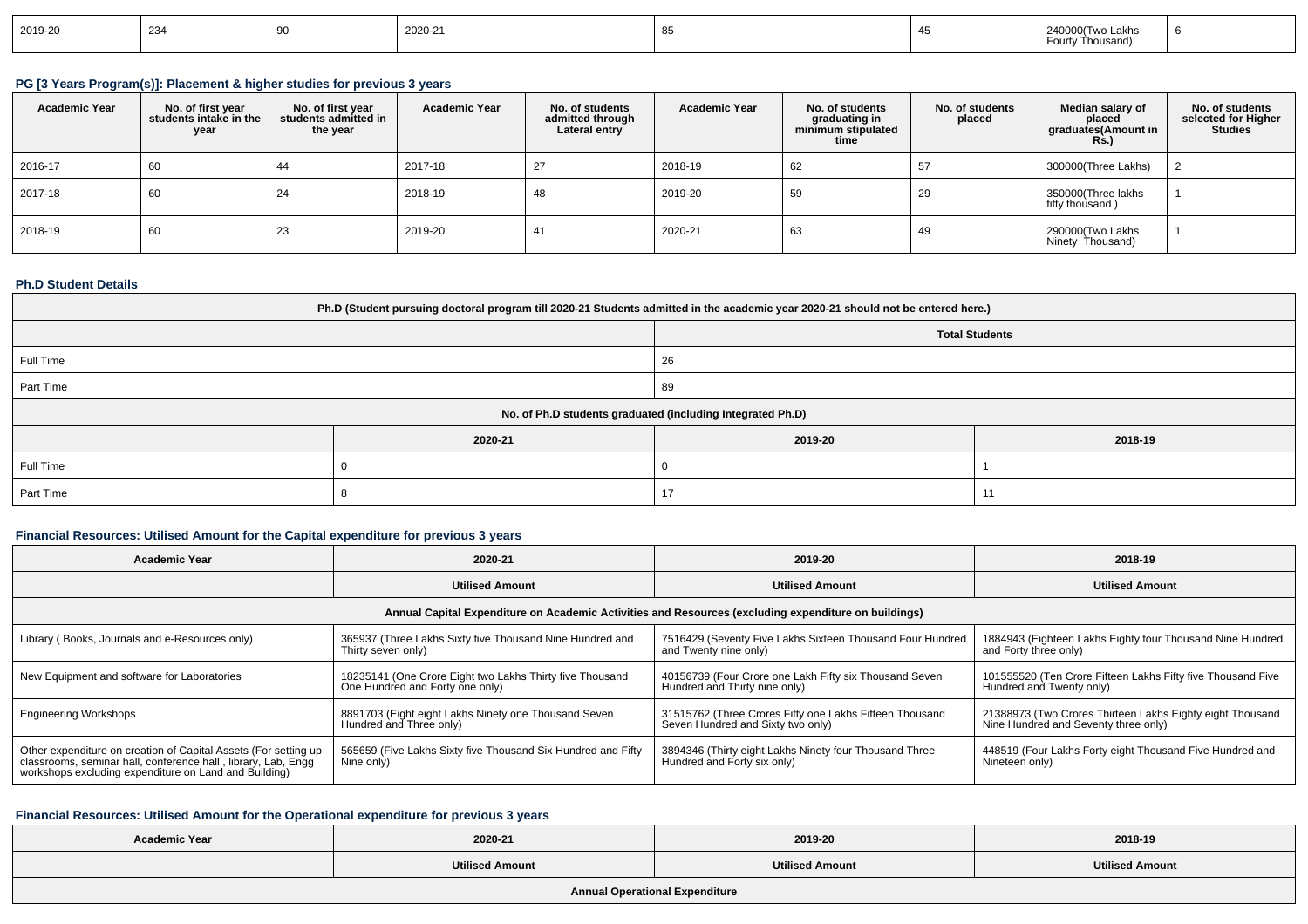| Salaries (Teaching and Non Teaching staff)                                                                                                                                                      | 354914268 (Thirty five Crores Forty nine Lakhs Fourteen<br>Thousand Two Hundred and Sixty eight only) | 373086507 (Thirty seven Crores Thirty Lakhs Eighty six<br>Thousand Five Hundred and Seven only)             | 378706509 (Thirty seven Crores Eighty seven Lakhs Six<br>Thousand Five Hundred and Nine only)        |
|-------------------------------------------------------------------------------------------------------------------------------------------------------------------------------------------------|-------------------------------------------------------------------------------------------------------|-------------------------------------------------------------------------------------------------------------|------------------------------------------------------------------------------------------------------|
| Maintenance of Academic Infrastructure or consumables and<br>other running expenditures (excluding maintenance of hostels<br>and allied services, rent of the building, depreciation cost, etc) | 174851481 (Seventeen Crores Forty eight Lakhs Fifty one<br>Thousand Four Hundred and Eighty one only) | 269788364 (Twenty six Crores Ninety seven Lakhs Eighty<br>eight Thousand Three Hundred and Sixty four only) | 281366186 (Twenty eight Crores Thirteen Lakhs Sixty six<br>thousand One hundred and Eighty six only) |
| Seminars/Conferences/Workshops                                                                                                                                                                  | 3959834 (Thirty nine Lakhs Fifty nine Thousand Eight Hundred<br>and Thirty four only)                 | 5969353 (Fifty nine Lakhs Sixty Nine Thousand Three Hundred  <br>and Fifty three only)                      | 2671250 (Twenty six Lakhs Seventy one Thousand Two<br>Hundred and Fifty only)                        |

### **IPR**

| Calendar year            | 2020 | 2019 | 2018 |
|--------------------------|------|------|------|
| No. of Patents Published |      |      |      |
| No. of Patents Granted   |      |      |      |

## **Sponsored Research Details**

| <b>Financial Year</b>                    | 2020-21                                                             | 2019-20                                                            | 2018-19                                                            |
|------------------------------------------|---------------------------------------------------------------------|--------------------------------------------------------------------|--------------------------------------------------------------------|
| Total no. of Sponsored Projects          | ںے                                                                  |                                                                    | 29                                                                 |
| Total no. of Funding Agencies            | 14                                                                  | 28                                                                 | -21                                                                |
| Total Amount Received (Amount in Rupees) | 40144101                                                            | 13057036                                                           | 9302945                                                            |
| Amount Received in Words                 | Four Crore one lakh forty four thousand one hundred and one<br>only | One Crore Thirty Lakhs Fifty seven Thousand and Thirty six<br>only | Ninety three Lakhs Two thousand Nine Hundred and Forty five<br>onl |

## **Consultancy Project Details**

| <b>Financial Year</b>                    | 2020-21                                                             | 2019-20                                                                             | 2018-19                                                                                  |
|------------------------------------------|---------------------------------------------------------------------|-------------------------------------------------------------------------------------|------------------------------------------------------------------------------------------|
| Total no. of Consultancy Projects        | 613                                                                 | 471                                                                                 | 494                                                                                      |
| Total no. of Client Organizations        | 227                                                                 | 80                                                                                  | 253                                                                                      |
| Total Amount Received (Amount in Rupees) | 42426060                                                            | 54921532                                                                            | 39385929                                                                                 |
| Amount Received in Words                 | Four Crores Twenty four Lakhs Twenty six Thousand and Sixty<br>only | Five Crore Forty nine Lakhs Twenty one Thousand Five<br>Hundred and Thirty two only | Three Crore Ninety three Lakhs Eighty five Thousand Nine<br>Hundred and Twenty nine only |

## **PCS Facilities: Facilities of physically challenged students**

| 1. Do your institution buildings have Lifts/Ramps?                                                                                                         | Yes, more than 80% of the buildings |
|------------------------------------------------------------------------------------------------------------------------------------------------------------|-------------------------------------|
| 2. Do your institution have provision for walking aids, including wheelchairs and transportation from one building to another for<br>handicapped students? | Yes                                 |
| 3. Do your institution buildings have specially designed toilets for handicapped students?                                                                 | Yes, more than 80% of the buildings |

## **Faculty Details**

| Srno | Name      | Age | Designation                | Gender | Qualification | <b>Experience (In</b><br>Months) | <b>Currently working</b><br>with institution? | <b>Joining Date</b> | <b>Leaving Date</b> | <b>Association type</b> |
|------|-----------|-----|----------------------------|--------|---------------|----------------------------------|-----------------------------------------------|---------------------|---------------------|-------------------------|
|      | ABIRAMI V | 39  | <b>Assistant Professor</b> | Female | Ph.D          | 169                              | Yes                                           | 28-02-2011          | $- -$               | Regular                 |
|      | ARUN K K  | 43  | <b>Assistant Professor</b> | Male   | Ph.D          | 220                              | Yes                                           | 11-06-2007          | $\sim$              | Regular                 |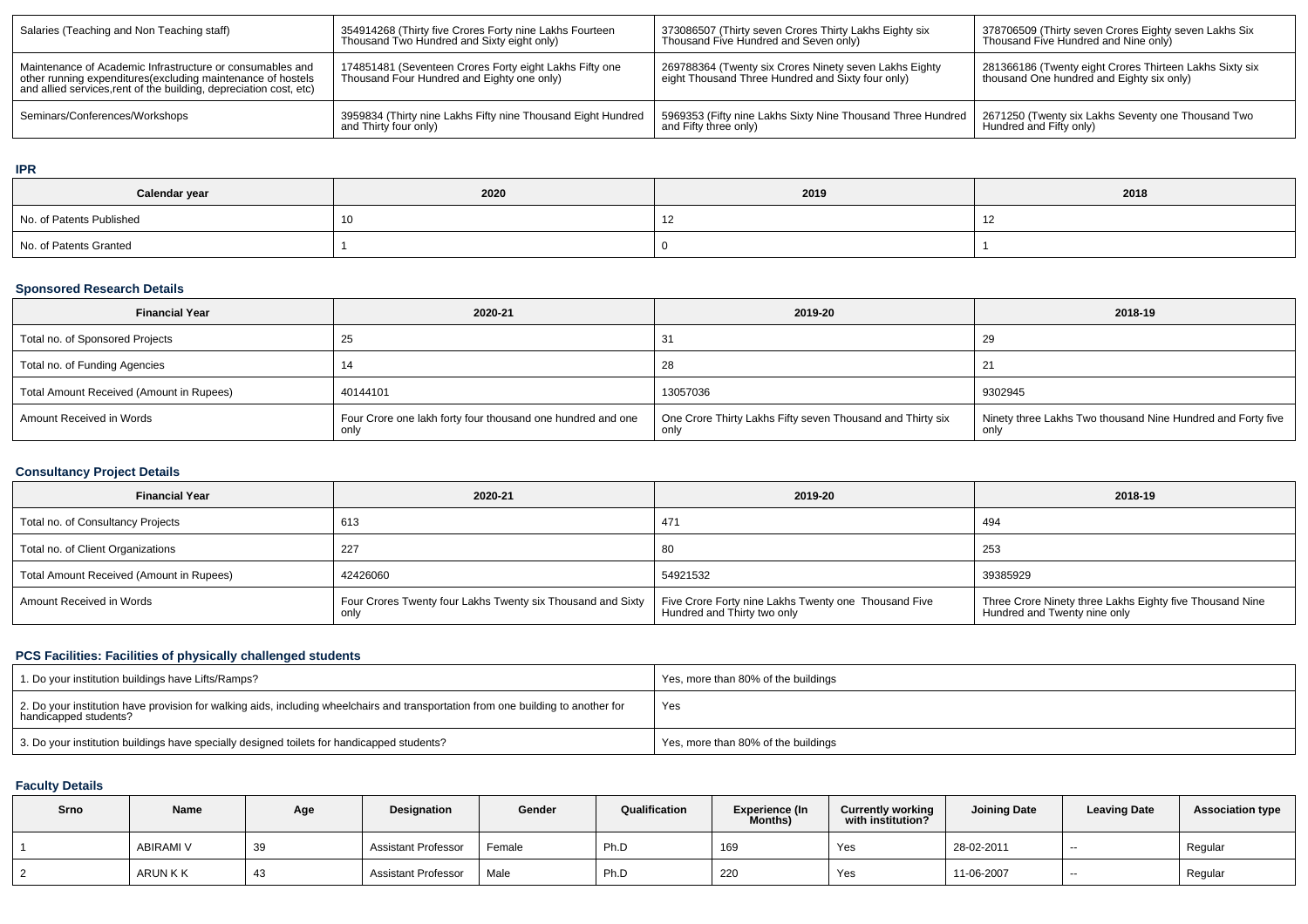| 3               | CHANDRAKUMAR                       | 52 | <b>Assistant Professor</b> | Male   | <b>MFA</b> | 290 | Yes | 14-07-1999 | $\sim$                   | Regular             |
|-----------------|------------------------------------|----|----------------------------|--------|------------|-----|-----|------------|--------------------------|---------------------|
| 4               | <b>GOVINDARAJU S</b>               | 59 | Professor                  | Male   | M.E.       | 396 | No  | 20-06-1997 | 31-08-2020               | Regular             |
| $5\phantom{.0}$ | KARTHIKA K                         | 29 | <b>Assistant Professor</b> | Female | M.E.       | 69  | Yes | 12-08-2015 | ⊷.                       | Regular             |
| 6               | <b>LISA MARY</b><br><b>THOMAS</b>  | 31 | <b>Assistant Professor</b> | Female | M.Tech     | 83  | No  | 11-06-2014 | 15-06-2020               | Regular             |
| $\overline{7}$  | NAVANEETHAKRIS<br><b>HNAN R</b>    | 32 | <b>Assistant Professor</b> | Male   | M.E.       | 82  | Yes | 22-06-2015 | ⊷.                       | Regular             |
| 8               | RATHIDEVI K                        | 39 | <b>Assistant Professor</b> | Female | M. Phil    | 166 | Yes | 15-06-2012 | $\overline{\phantom{a}}$ | Regular             |
| 9               | SATHYAMOORTHY<br>G L               | 49 | Professor                  | Male   | Ph.D       | 213 | Yes | 16-08-2003 | -−                       | Regular             |
| 10              | SURYAPRAKASH S                     | 31 | <b>Assistant Professor</b> | Male   | M.E.       | 82  | Yes | 13-06-2016 | $\overline{\phantom{a}}$ | Regular             |
| 11              | <b>VENKATESAN R</b>                | 50 | Professor                  | Male   | Ph.D       | 324 | Yes | 13-06-2016 | --                       | Regular             |
| 12              | EZHILARASI M                       | 53 | Associate Dean             | Female | Ph.D       | 368 | Yes | 03-04-2014 | $\sim$                   | Regular             |
| 13              | JEYA DAISY I                       | 40 | <b>Assistant Professor</b> | Female | M.E.       | 191 | Yes | 28-12-2007 | $\sim$                   | Regular             |
| 14              | <b>KAVITHA S</b>                   | 44 | <b>Assistant Professor</b> | Female | Ph.D       | 206 | Yes | 03-12-2008 | ⊷.                       | Regular             |
| 15              | <b>MANJUR</b>                      | 39 | <b>Assistant Professor</b> | Female | Ph.D       | 164 | Yes | 11-02-2008 | $\sim$                   | Regular             |
| 16              | NISHAANT HA                        | 28 | <b>Assistant Professor</b> | Male   | M.E.       | 57  | Yes | 14-06-2017 | $\overline{\phantom{a}}$ | Regular             |
| 17              | RAJALAKSHMI S                      | 30 | <b>Assistant Professor</b> | Female | M.Tech     | 82  | Yes | 11-07-2014 | --                       | Regular             |
| 18              | SRIKALA J                          | 46 | <b>Assistant Professor</b> | Female | Ph.D       | 181 | Yes | 01-11-2006 | ⊷.                       | Regular             |
| 19              | THIRUMURUGAVE<br><b>ERAKUMAR S</b> | 43 | Associate Professor        | Male   | Ph.D       | 202 | Yes | 11-06-2007 | $\sim$                   | Regular             |
| 20              | <b>VISWANATH J</b>                 | 35 | <b>Assistant Professor</b> | Male   | M.E.       | 107 | Yes | 16-07-2015 | $\sim$                   | Regular             |
| 21              | ARUNKUMAR S                        | 29 | <b>Assistant Professor</b> | Male   | M.E.       | 75  | Yes | 06-07-2015 | ⊷.                       | Regular             |
| 22              | DARSHAN KUMAR                      | 37 | <b>Assistant Professor</b> | Male   | M.Tech     | 144 | Yes | 03-11-2010 | ⊶.                       | Regular             |
| 23              | JALAJAA D                          | 47 | <b>Assistant Professor</b> | Female | Ph.D       | 164 | Yes | 07-03-2011 | --                       | Regular             |
| 24              | <b>KAVITHA R K</b>                 | 45 | <b>Assistant Professor</b> | Female | Ph.D       | 261 | Yes | 28-06-2000 | ⊶.                       | Regular             |
| 25              | MANIVEL<br>MURALIDARAN V           | 37 | <b>Assistant Professor</b> | Male   | Ph.D       | 160 | Yes | 23-05-2011 | Ξ.                       | Regular             |
| 26              | NIRMALA M                          | 46 | Assistant Professor        | Female | Ph.D       | 238 | Yes | 11-06-2007 |                          | Regular             |
| 27              | SAIGANESH J                        | 34 | <b>Assistant Professor</b> | Male   | M.E.       | 128 | Yes | 10-06-2013 | ш.                       | Regular             |
| 28              | SENGODAN R                         | 44 | <b>Assistant Professor</b> | Male   | Ph.D       | 213 | Yes | 18-08-2003 | $\overline{\phantom{a}}$ | Regular             |
| 29              | SIVAKUMAR S                        | 39 | <b>Assistant Professor</b> | Male   | M.E.       | 167 | Yes | 22-06-2009 | н.                       | Regular             |
| 30              | <b>THANGAMANIK</b>                 | 62 | Professor                  | Male   | Ph.D       | 433 | No  | 08-06-1998 | 31-08-2020               | Adhoc / Contractual |
| 31              | AMALA JAYANTHI<br>м                | 34 | <b>Assistant Professor</b> | Female | M. Phil    | 114 | Yes | 06-08-2012 | ⊶.                       | Regular             |
| 32              | ASHOKKUMAR R                       | 38 | <b>Assistant Professor</b> | Male   | Ph.D       | 108 | Yes | 13-06-2016 | $\overline{\phantom{a}}$ | Regular             |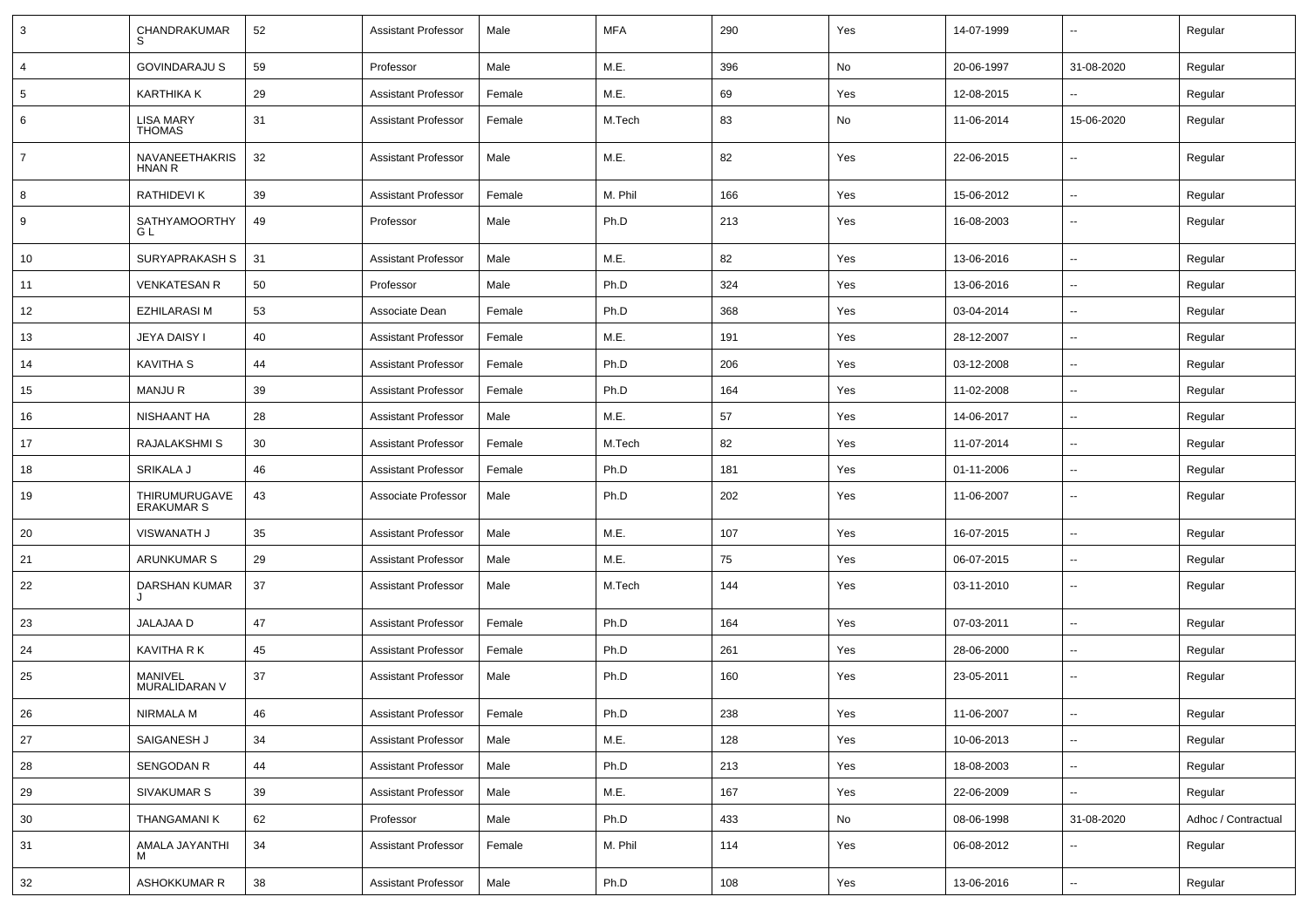| 33 | <b>HYACINTH PINK</b>              | 69 | Professor                  | Female | Ph.D    | 497 | No  | 01-11-2017 | 28-10-2020               | Regular |
|----|-----------------------------------|----|----------------------------|--------|---------|-----|-----|------------|--------------------------|---------|
| 34 | MATHAN KUMAR M                    | 31 | <b>Assistant Professor</b> | Male   | M.Tech  | 95  | Yes | 26-06-2015 | --                       | Regular |
| 35 | NITHYA S                          | 39 | <b>Assistant Professor</b> | Female | M. Phil | 172 | Yes | 11-01-2013 | $\overline{\phantom{a}}$ | Regular |
| 36 | RAJASINGH J                       | 45 | <b>Assistant Professor</b> | Male   | Ph.D    | 189 | Yes | 23-06-2008 | $\overline{\phantom{a}}$ | Regular |
| 37 | SAMUEL RATNA<br><b>KUMAR PS</b>   | 32 | <b>Assistant Professor</b> | Male   | Ph.D    | 102 | Yes | 18-08-2014 | $\overline{\phantom{a}}$ | Regular |
| 38 | SENTHIL KUMAR K<br>м              | 52 | Associate Professor        | Male   | Ph.D    | 323 | Yes | 01-07-2014 | $\overline{\phantom{a}}$ | Regular |
| 39 | SIVARAJASEKAR N                   | 38 | <b>Assistant Professor</b> | Male   | Ph.D    | 167 | Yes | 09-06-2016 | Ξ.                       | Regular |
| 40 | ANUSHREE G                        | 36 | <b>Assistant Professor</b> | Female | M.E.    | 143 | Yes | 15-06-2013 | $\overline{\phantom{a}}$ | Regular |
| 41 | <b>BASKAR R</b>                   | 54 | Associate Professor        | Male   | Ph.D    | 303 | Yes | 01-06-2006 | н.                       | Regular |
| 42 | <b>KANAGARAJ S</b>                | 41 | <b>Assistant Professor</b> | Male   | M.E.    | 191 | Yes | 23-06-2008 | $\overline{\phantom{a}}$ | Regular |
| 43 | <b>KRISHNAVENI V</b>              | 41 | Associate Professor        | Female | Ph.D    | 232 | Yes | 01-04-2004 | $\overline{\phantom{a}}$ | Regular |
| 44 | MOHANA<br><b>SUNDARAM N</b>       | 33 | <b>Assistant Professor</b> | Male   | M.E.    | 114 | Yes | 22-06-2015 | -−                       | Regular |
| 45 | PASUPATHY S A                     | 42 | Professor                  | Male   | Ph.D    | 185 | Yes | 25-05-2012 | $\overline{\phantom{a}}$ | Regular |
| 46 | RAJKUMAR G                        | 41 | Associate Professor        | Male   | Ph.D    | 237 | Yes | 15-10-2003 | $\overline{\phantom{a}}$ | Regular |
| 47 | SETHURAMAN R G                    | 53 | <b>Assistant Professor</b> | Male   | Ph.D    | 252 | Yes | 06-07-2006 | $\overline{\phantom{a}}$ | Regular |
| 48 | SUKUMAR T R                       | 53 | Associate Professor        | Male   | M.E.    | 376 | Yes | 03-07-1995 | $\overline{\phantom{a}}$ | Regular |
| 49 | <b>UMA MAHESWARI</b>              | 33 | <b>Assistant Professor</b> | Female | M.E.    | 119 | Yes | 01-06-2011 | --                       | Regular |
| 50 | <b>ALAMELU M</b>                  | 40 | Associate Professor        | Female | Ph.D    | 186 | Yes | 22-06-2015 | Ξ.                       | Regular |
| 51 | DHINAKARAN M                      | 56 | Associate Professor        | Male   | Ph.D    | 335 | Yes | 06-10-2005 | --                       | Regular |
| 52 | KANAGARAJ G                       | 34 | <b>Assistant Professor</b> | Male   | M.E.    | 103 | Yes | 21-09-2012 | $\overline{\phantom{a}}$ | Regular |
| 53 | <b>MOHAN KUMAR R</b><br>S         | 34 | <b>Assistant Professor</b> | Male   | M.E.    | 128 | Yes | 09-06-2014 | $\overline{\phantom{a}}$ | Regular |
| 54 | PARAMESWARI P                     | 45 | <b>Assistant Professor</b> | Female | Ph.D    | 262 | Yes | 01-11-2000 | $\overline{\phantom{a}}$ | Regular |
| 55 | RAJKUMAR G                        | 32 | <b>Assistant Professor</b> | Male   | M.Tech  | 102 | Yes | 26-06-2015 | $\overline{\phantom{a}}$ | Regular |
| 56 | SANTHA A                          | 56 | Associate Professor        | Female | Ph.D    | 266 | Yes | 06-05-2015 | $\sim$                   | Regular |
| 57 | SENTTHILKUMAR<br>C S              | 60 | Associate Professor        | Male   | Ph.D    | 385 | No  | 01-06-2001 | 31-10-2020               | Regular |
| 58 | THIRUMURUGAN A                    | 39 | <b>Assistant Professor</b> | Male   | Ph.D    | 163 | Yes | 18-07-2013 | $\overline{\phantom{a}}$ | Regular |
| 59 | ANDREW PON<br>ABRAHAM J D         | 39 | <b>Assistant Professor</b> | Male   | Ph.D    | 156 | Yes | 10-01-2013 | $\sim$                   | Regular |
| 60 | <b>BALAJIM</b>                    | 44 | Associate Professor        | Male   | Ph.D    | 232 | Yes | 11-06-2007 | Ξ.                       | Regular |
| 61 | DINESH KUMAR V                    | 40 | Associate Professor        | Male   | Ph.D    | 203 | Yes | 23-06-2008 | $\overline{\phantom{a}}$ | Regular |
| 62 | <b>JASPAR VINITHA</b><br>SUNDARIT | 28 | <b>Assistant Professor</b> | Female | M.Tech  | 59  | Yes | 13-06-2016 | н.                       | Regular |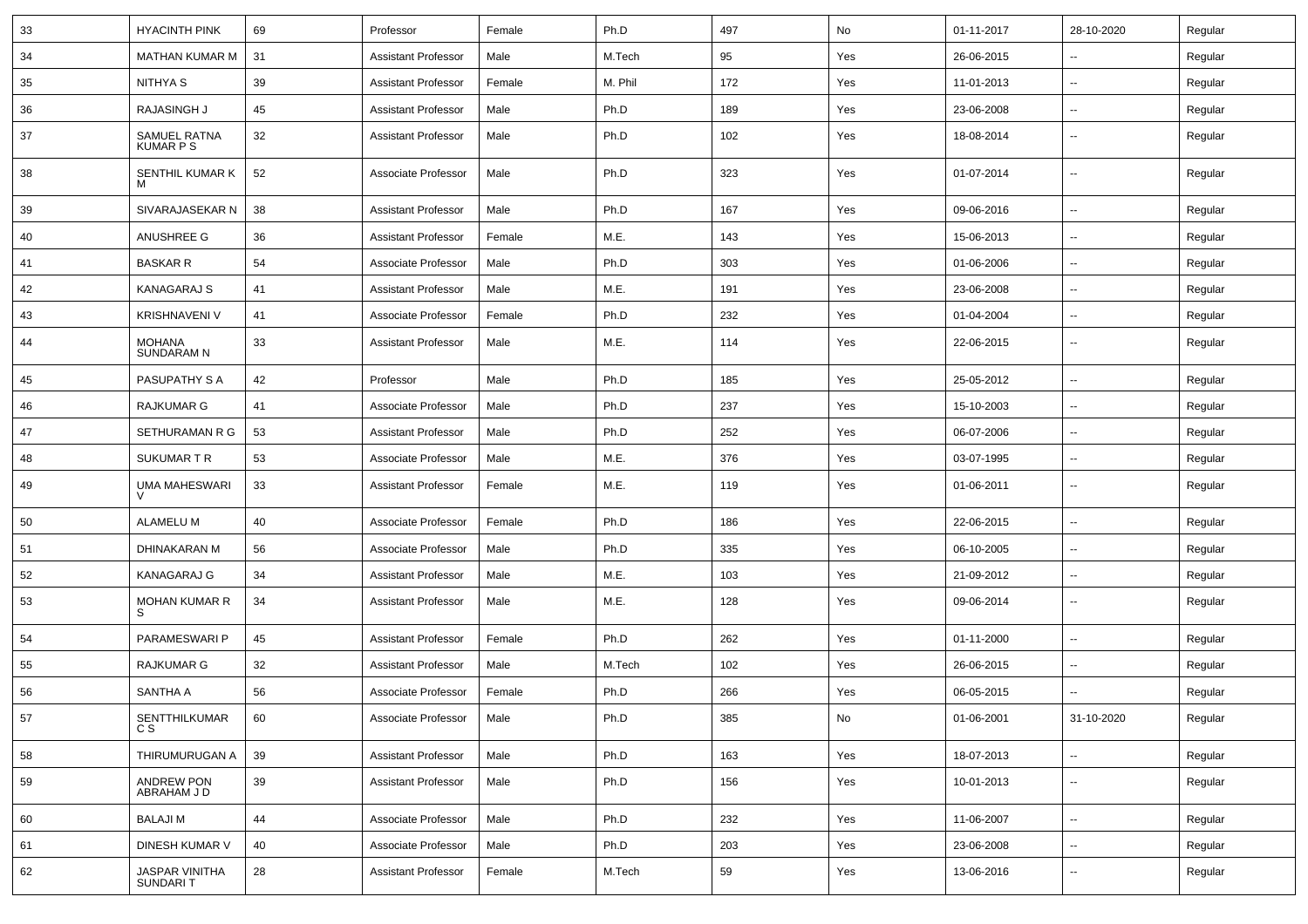| 63 | <b>KIRUBAKARAN R</b>                   | 32 | <b>Assistant Professor</b> | Male   | M.E.    | 98  | Yes | 09-06-2014 | $\overline{\phantom{a}}$ | Regular |
|----|----------------------------------------|----|----------------------------|--------|---------|-----|-----|------------|--------------------------|---------|
| 64 | <b>MOHANRAJ S G</b>                    | 38 | <b>Assistant Professor</b> | Male   | Ph.D    | 183 | Yes | 18-07-2012 | ⊶.                       | Regular |
| 65 | RAM K                                  | 35 | <b>Assistant Professor</b> | Male   | Ph.D    | 139 | Yes | 13-06-2016 | ⊷.                       | Regular |
| 66 | SARASWATHY N                           | 46 | Professor                  | Female | Ph.D    | 270 | Yes | 24-06-2005 | $\overline{\phantom{a}}$ | Regular |
| 67 | SHANMUGHAVADI<br>VU A                  | 40 | <b>Assistant Professor</b> | Female | M. Phil | 161 | Yes | 21-03-2011 | --                       | Regular |
| 68 | SUBBIAH S                              | 37 | <b>Assistant Professor</b> | Male   | M.E.    | 94  | Yes | 24-11-2014 | ⊷.                       | Regular |
| 69 | <b>TIMOTHY</b><br><b>DHAYAKAR PAUL</b> | 33 | <b>Assistant Professor</b> | Male   | M.E.    | 106 | Yes | 01-11-2016 | $\sim$                   | Regular |
| 70 | YAMUNATHANGAM                          | 32 | <b>Assistant Professor</b> | Female | M.E.    | 110 | Yes | 27-06-2013 | Ξ.                       | Regular |
| 71 | ARUN A P                               | 35 | <b>Assistant Professor</b> | Male   | Ph.D    | 142 | Yes | 16-05-2011 | Ξ.                       | Regular |
| 72 | <b>DARWIN R</b>                        | 38 | <b>Assistant Professor</b> | Male   | M.E.    | 143 | Yes | 08-06-2009 | ⊷.                       | Regular |
| 73 | HEMA R                                 | 35 | <b>Assistant Professor</b> | Female | Ph.D    | 143 | Yes | 07-10-2014 | ⊷.                       | Regular |
| 74 | <b>KARTHIK S</b>                       | 32 | <b>Assistant Professor</b> | Male   | M.E.    | 111 | Yes | 15-06-2013 | ⊶.                       | Regular |
| 75 | <b>MUTHURAMALING</b><br>AM E           | 35 | <b>Assistant Professor</b> | Male   | M.Tech  | 122 | Yes | 07-03-2011 | $\overline{\phantom{a}}$ | Regular |
| 76 | PRADEEP P                              | 33 | <b>Assistant Professor</b> | Male   | M.E.    | 85  | Yes | 01-12-2014 | $\overline{\phantom{a}}$ | Regular |
| 77 | <b>RAMANATHAN S</b>                    | 36 | <b>Assistant Professor</b> | Male   | M.E.    | 134 | Yes | 04-01-2017 | --                       | Regular |
| 78 | SARAVANAN R                            | 36 | <b>Assistant Professor</b> | Male   | M.E.    | 121 | Yes | 17-06-2011 | $\overline{\phantom{a}}$ | Regular |
| 79 | SHENBAGAM P                            | 41 | Assistant Professor        | Female | M.E.    | 203 | Yes | 23-06-2008 | ⊷.                       | Regular |
| 80 | <b>SURESHT</b>                         | 37 | <b>Assistant Professor</b> | Male   | M.E.    | 158 | Yes | 28-06-2010 | ⊶.                       | Regular |
| 81 | VEERA<br><b>BHUVANESHWARI</b>          | 36 | <b>Assistant Professor</b> | Female | M.Tech  | 101 | Yes | 11-07-2016 | --                       | Regular |
| 82 | ANUSHA K                               | 40 | <b>Assistant Professor</b> | Female | M.E.    | 106 | Yes | 15-06-2013 | ⊶.                       | Regular |
| 83 | <b>EZHILARASI A</b>                    | 45 | <b>Assistant Professor</b> | Female | Ph.D    | 250 | Yes | 01-07-2013 | --                       | Regular |
| 84 | <b>KARTHIK K</b>                       | 37 | <b>Assistant Professor</b> | Male   | M. Phil | 147 | Yes | 09-02-2009 | $\overline{\phantom{a}}$ | Regular |
| 85 | LAKSHMANAN K S                         | 60 | <b>Assistant Professor</b> | Male   | M.E.    | 432 | No  | 27-08-2014 | 30-11-2020               | Regular |
| 86 | MUTHUKUMARAN                           | 51 | Professor                  | Male   | Ph.D    | 331 | Yes | 02-06-2003 | --                       | Regular |
| 87 | PRABUK                                 | 43 | <b>Assistant Professor</b> | Male   | Ph.D    | 272 | Yes | 23-02-2011 | Щ,                       | Regular |
| 88 | <b>RAMALINGAM P</b>                    | 56 | Professor                  | Male   | Ph.D    | 282 | Yes | 30-04-2004 | $\sim$                   | Regular |
| 89 | SARAVANAN M                            | 33 | <b>Assistant Professor</b> | Male   | Ph.D    | 120 | Yes | 19-12-2012 | $\overline{\phantom{a}}$ | Regular |
| 90 | SHARMITHA D                            | 33 | <b>Assistant Professor</b> | Female | M.E.    | 111 | Yes | 25-06-2013 | $\overline{\phantom{a}}$ | Regular |
| 91 | SUKANYA DEVI R                         | 43 | <b>Assistant Professor</b> | Female | M.Tech  | 95  | Yes | 29-06-2015 | $\overline{\phantom{a}}$ | Regular |
| 92 | <b>UMA MAHESWARI</b><br>S              | 32 | <b>Assistant Professor</b> | Female | Ph.D    | 103 | Yes | 24-09-2012 | −−                       | Regular |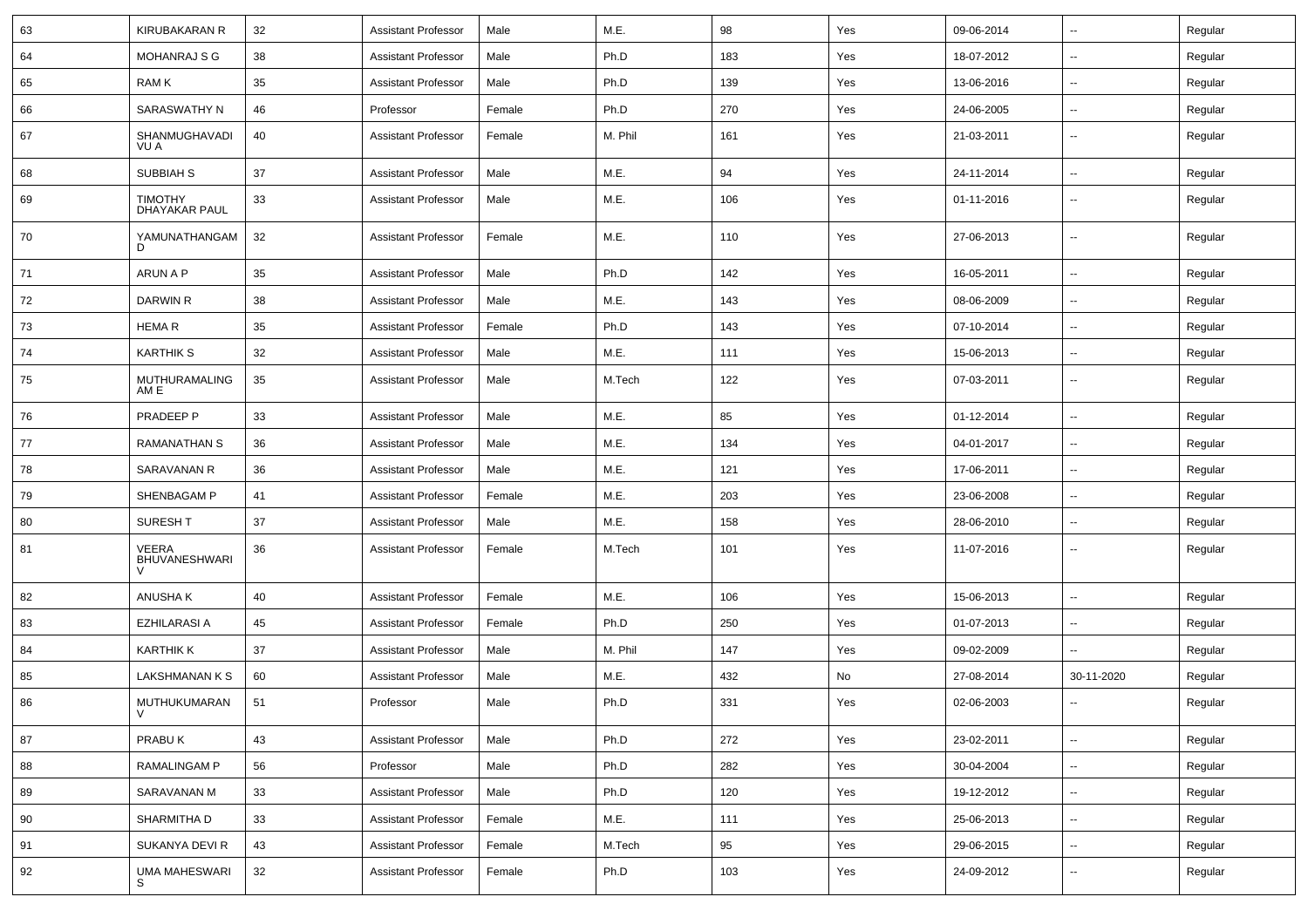| 93  | ARIHARASUDHAN                      | 38 | <b>Assistant Professor</b> | Male   | Ph.D    | 181 | Yes | 11-05-2011 | $\overline{\phantom{a}}$ | Regular |
|-----|------------------------------------|----|----------------------------|--------|---------|-----|-----|------------|--------------------------|---------|
| 94  | <b>GANDHIMATHI A</b>               | 54 | Associate Professor        | Female | Ph.D    | 163 | Yes | 11-06-2009 | $\sim$                   | Regular |
| 95  | JYOTHI S                           | 34 | <b>Assistant Professor</b> | Female | Ph.D    | 70  | Yes | 22-06-2015 | $\overline{\phantom{a}}$ | Regular |
| 96  | <b>MYTHILI R R</b>                 | 44 | <b>Assistant Professor</b> | Female | M. Phil | 214 | Yes | 03-01-2007 | --                       | Regular |
| 97  | PRAKASH N                          | 51 | <b>Assistant Professor</b> | Male   | Ph.D    | 367 | Yes | 01-07-2003 | --                       | Regular |
| 98  | RAMESH KUMAR M                     | 33 | <b>Assistant Professor</b> | Male   | Ph.D    | 106 | Yes | 16-07-2012 | Ξ.                       | Regular |
| 99  | SAROJA M N                         | 32 | <b>Assistant Professor</b> | Female | M.E.    | 105 | Yes | 22-06-2015 | $\sim$                   | Regular |
| 100 | SHIVAPPRIYA S N                    | 38 | <b>Assistant Professor</b> | Female | Ph.D    | 178 | Yes | 08-06-2009 | $\sim$                   | Regular |
| 101 | <b>SUMATHIVP</b>                   | 45 | Associate Professor        | Female | Ph.D    | 225 | Yes | 23-06-2008 | $\overline{\phantom{a}}$ | Regular |
| 102 | UMESH M V                          | 54 | Associate Professor        | Male   | M.Tech  | 330 | Yes | 01-08-2016 | $\overline{\phantom{a}}$ | Regular |
| 103 | ARUNRAJ A                          | 36 | <b>Assistant Professor</b> | Male   | M.Tech  | 154 | Yes | 19-08-2009 | $\overline{\phantom{a}}$ | Regular |
| 104 | DHIVYA J                           | 36 | <b>Assistant Professor</b> | Female | Ph.D    | 161 | Yes | 18-06-2012 | $\overline{\phantom{a}}$ | Regular |
| 105 | JAMUNA M                           | 30 | <b>Assistant Professor</b> | Female | M.E.    | 71  | Yes | 24-06-2015 | $\sim$                   | Regular |
| 106 | <b>KARUPPUSAMY T</b>               | 54 | <b>Assistant Professor</b> | Male   | Ph.D    | 141 | Yes | 27-10-2015 | Ξ.                       | Regular |
| 107 | MALARVIZHI K                       | 50 | Professor                  | Female | Ph.D    | 320 | Yes | 08-06-2016 | -−                       | Regular |
| 108 | NATARAJAN S                        | 36 | <b>Assistant Professor</b> | Male   | M.Tech  | 153 | Yes | 19-08-2009 | $\overline{\phantom{a}}$ | Regular |
| 109 | PREMALATHA J                       | 55 | Professor                  | Female | Ph.D    | 369 | Yes | 12-06-1995 | н.                       | Regular |
| 110 | RANI<br>THOTTUNGAL                 | 56 | Professor                  | Female | Ph.D    | 337 | Yes | 01-06-1995 | $\overline{\phantom{a}}$ | Regular |
| 111 | SATHYA D                           | 39 | <b>Assistant Professor</b> | Female | Ph.D    | 205 | Yes | 21-04-2011 | ш,                       | Regular |
| 112 | SIVAGURU J                         | 36 | <b>Assistant Professor</b> | Male   | M.E.    | 146 | Yes | 09-06-2014 | Щ,                       | Regular |
| 113 | THANGESWARAN<br>P                  | 40 | <b>Assistant Professor</b> | Male   | M.Tech  | 179 | Yes | 15-06-2009 | н.                       | Regular |
| 114 | <b>VIJETA IYER</b>                 | 38 | <b>Assistant Professor</b> | Female | Ph.D    | 161 | Yes | 13-06-2016 | $\sim$                   | Regular |
| 115 | ARUL PRAKASH R                     | 33 | <b>Assistant Professor</b> | Male   | M.E.    | 118 | Yes | 27-06-2011 | $\overline{\phantom{a}}$ | Regular |
| 116 | <b>BHASKAR S</b>                   | 56 | Associate Professor        | Male   | Ph.D    | 369 | Yes | 10-06-1991 | н.                       | Regular |
| 117 | KARUNAMOORTHY<br>B                 | 41 | Associate Professor        | Male   | Ph.D    | 239 | Yes | 11-06-2007 | -−                       | Regular |
| 118 | <b>MAITHILI P</b>                  | 35 | <b>Assistant Professor</b> | Female | M.E.    | 118 | Yes | 20-06-2011 | $\sim$                   | Regular |
| 119 | PREMA AROKIA<br>MARY G             | 36 | <b>Assistant Professor</b> | Female | M.E.    | 154 | Yes | 23-06-2008 | ц.                       | Regular |
| 120 | RAMSUNDRAM N                       | 37 | Associate Professor        | Male   | Ph.D    | 107 | Yes | 05-03-2014 | Ц.                       | Regular |
| 121 | SATHISH KUMAR T                    | 45 | <b>Assistant Professor</b> | Male   | Ph.D    | 269 | Yes | 02-04-2004 | Щ,                       | Regular |
| 122 | SIDDIQUE IBRAHIM<br>S <sub>P</sub> | 36 | <b>Assistant Professor</b> | Male   | M.E.    | 130 | Yes | 17-08-2011 | ₩,                       | Regular |
| 123 | SURESH <sub>S</sub>                | 29 | <b>Assistant Professor</b> | Male   | M.E.    | 58  | No  | 29-06-2016 | 30-06-2021               | Regular |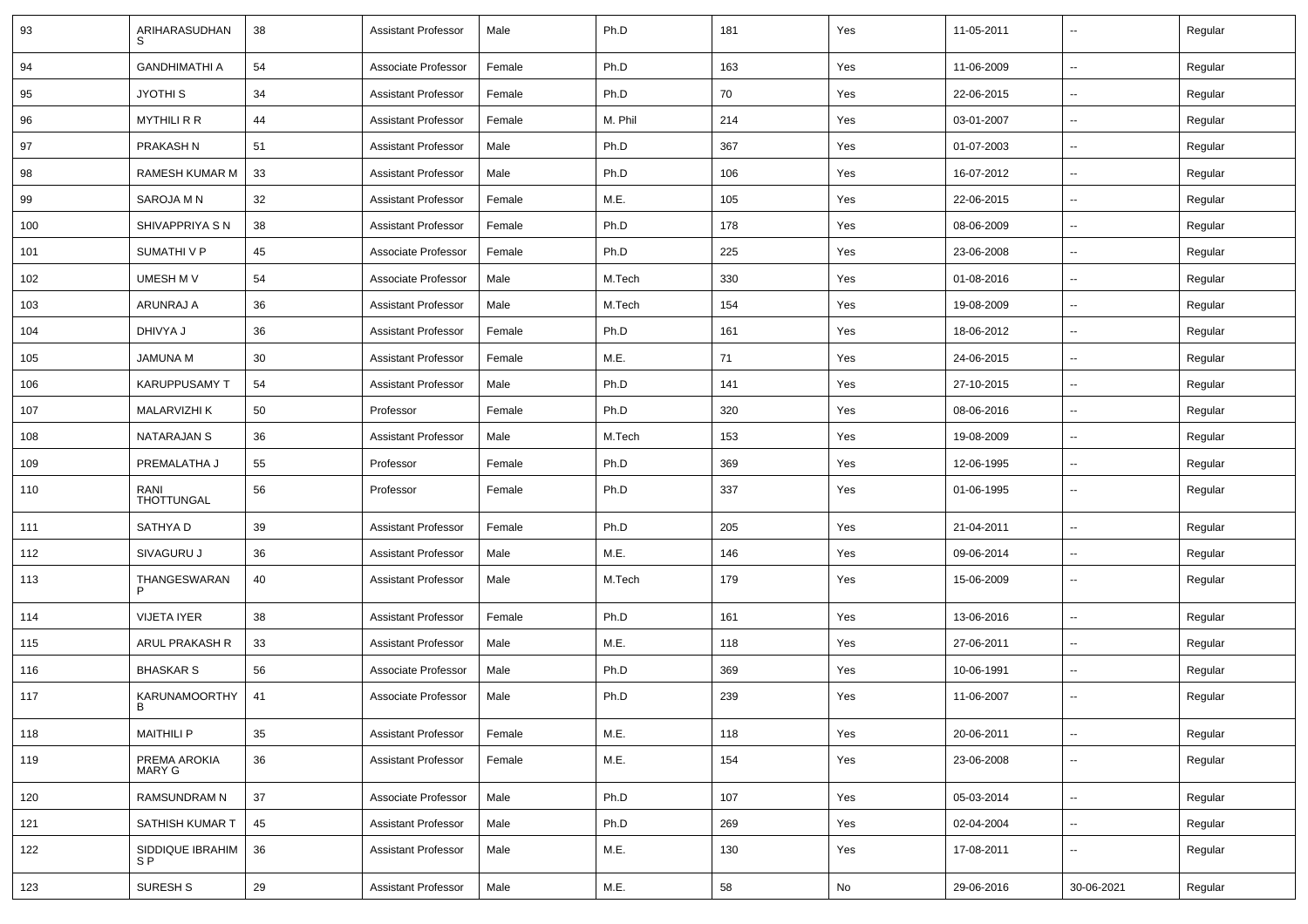| 124 | <b>VIJAYANANDH R</b>             | 31 | <b>Assistant Professor</b> | Male   | M.E.    | 93  | Yes | 22-07-2013 | $\overline{\phantom{a}}$ | Regular |
|-----|----------------------------------|----|----------------------------|--------|---------|-----|-----|------------|--------------------------|---------|
| 125 | <b>VISHNU A</b>                  | 32 | <b>Assistant Professor</b> | Male   | M.E.    | 106 | Yes | 09-06-2014 | --                       | Regular |
| 126 | ARUL H                           | 32 | <b>Assistant Professor</b> | Male   | Ph.D    | 117 | Yes | 01-06-2016 | $\overline{\phantom{a}}$ | Regular |
| 127 | <b>BHARATHI PRIYA</b><br>C       | 39 | <b>Assistant Professor</b> | Female | M.Tech  | 190 | Yes | 18-07-2016 | $\overline{\phantom{a}}$ | Regular |
| 128 | <b>GEETHAKARTHI A</b>            | 44 | Associate Professor        | Female | Ph.D    | 136 | Yes | 02-05-2017 | --                       | Regular |
| 129 | <b>KARTHIP</b>                   | 30 | <b>Assistant Professor</b> | Male   | M.Tech  | 83  | Yes | 01-12-2014 | -−                       | Regular |
| 130 | <b>KUMARESAN K</b>               | 42 | Associate Professor        | Male   | Ph.D    | 154 | Yes | 09-07-2008 | $\overline{\phantom{a}}$ | Regular |
| 131 | MUTHUKUMARAN                     | 37 | <b>Assistant Professor</b> | Male   | M.Tech  | 154 | Yes | 17-07-2008 | $\overline{\phantom{a}}$ | Regular |
| 132 | PRABHU <sub>S</sub>              | 34 | <b>Assistant Professor</b> | Male   | M.E.    | 80  | Yes | 19-08-2014 | $\sim$                   | Regular |
| 133 | RAMALATHA<br>MARIMUTHU           | 57 | Professor                  | Female | Ph.D    | 394 | No  | 02-11-2011 | 11-06-2020               | Regular |
| 134 | SATHEESH KUMAR<br><b>KRP</b>     | 35 | <b>Assistant Professor</b> | Male   | M.E.    | 133 | Yes | 21-02-2011 | --                       | Regular |
| 135 | SIVAKUMAR S                      | 51 | Associate Professor        | Male   | M.E.    | 309 | Yes | 05-06-2013 | --                       | Regular |
| 136 | <b>THAMBIDURAI A</b>             | 33 | <b>Assistant Professor</b> | Male   | M.Tech  | 118 | Yes | 04-02-2013 | -−                       | Regular |
| 137 | VIJAY PRAKASH J                  | 49 | Associate Professor        | Male   | Ph.D    | 296 | Yes | 12-05-2014 | --                       | Regular |
| 138 | ARUN KUMAR R                     | 36 | <b>Assistant Professor</b> | Male   | M.E.    | 149 | Yes | 22-06-2009 | --                       | Regular |
| 139 | CHANDRASEKARA<br>N <sub>P</sub>  | 44 | <b>Assistant Professor</b> | Male   | M.Tech  | 208 | Yes | 23-06-2008 | ⊷.                       | Regular |
| 140 | <b>MANIKANTAN M</b>              | 45 | Associate Professor        | Male   | Ph.D    | 263 | Yes | 01-11-2000 | Ξ.                       | Regular |
| 141 | NAVEEN KUMAR C                   | 33 | <b>Assistant Professor</b> | Male   | M.S     | 65  | Yes | 03-06-2016 | н.                       | Regular |
| 142 | <b>RAJATHIN</b>                  | 50 | Professor                  | Female | Ph.D    | 314 | Yes | 01-02-1996 | н.                       | Regular |
| 143 | SARATHA S R                      | 35 | <b>Assistant Professor</b> | Female | Ph.D    | 142 | Yes | 21-06-2012 | $\overline{\phantom{a}}$ | Regular |
| 144 | <b>SHANTHIM</b>                  | 57 | Associate Professor        | Female | Ph.D    | 409 | Yes | 05-06-2000 | $\overline{a}$           | Regular |
| 145 | SUDHA V                          | 39 | <b>Assistant Professor</b> | Female | Ph.D    | 186 | Yes | 03-03-2017 | --                       | Regular |
| 146 | VANITHA V                        | 48 | Professor                  | Female | Ph.D    | 317 | Yes | 02-06-1997 | -−                       | Regular |
| 147 | <b>ANITH PREM</b><br>MALARAVAN M | 41 | <b>Assistant Professor</b> | Male   | M. Phil | 193 | No  | 04-09-2006 | 28-10-2020               | Regular |
| 148 | <b>BALAJI V R</b>                | 35 | <b>Assistant Professor</b> | Male   | M.E.    | 129 | Yes | 01-07-2013 | $\sim$                   | Regular |
| 149 | <b>DINESHKUMAR T</b>             | 31 | <b>Assistant Professor</b> | Male   | M.E.    | 75  | Yes | 22-06-2015 | щ.                       | Regular |
| 150 | MANIMARAN D R                    | 40 | <b>Assistant Professor</b> | Male   | Ph.D    | 201 | Yes | 01-11-2006 | $\sim$                   | Regular |
| 151 | NAVEEN KUMAR K                   | 32 | <b>Assistant Professor</b> | Male   | M.E.    | 106 | Yes | 11-07-2012 | $\sim$                   | Regular |
| 152 | SARAVANA<br>MOHAN M              | 46 | Associate Professor        | Male   | Ph.D    | 244 | Yes | 09-10-2017 | Щ,                       | Regular |
| 153 | SHANTHI R                        | 58 | Associate Professor        | Female | Ph.D    | 430 | No  | 23-08-2006 | 30-04-2021               | Regular |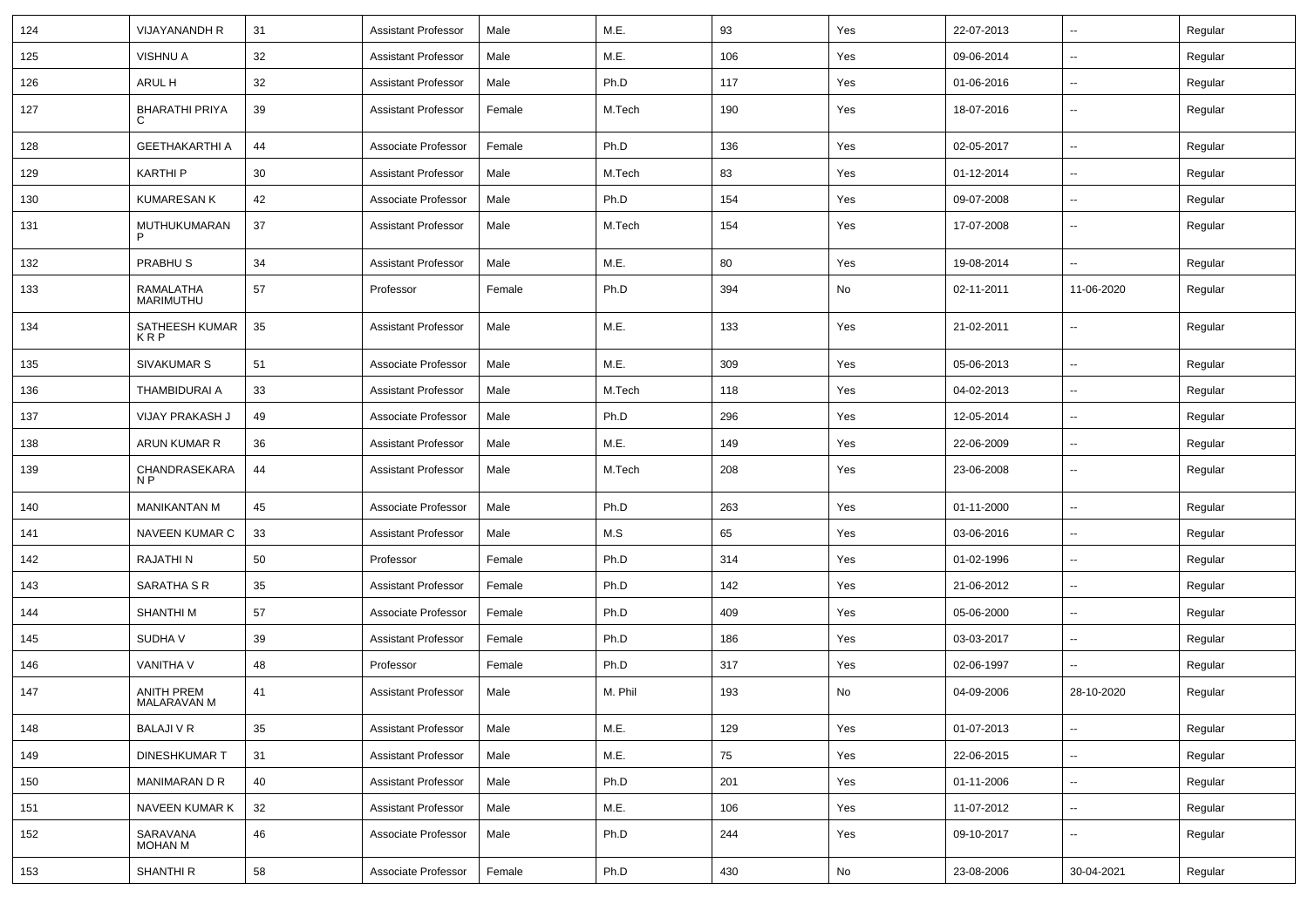| 154 | SUGANDHI K               | 45 | <b>Assistant Professor</b> | Female | Ph.D    | 206 | Yes | 07-03-2011 | $\overline{\phantom{a}}$ | Regular             |
|-----|--------------------------|----|----------------------------|--------|---------|-----|-----|------------|--------------------------|---------------------|
| 155 | VARADARAJU R             | 60 | <b>Assistant Professor</b> | Male   | Ph.D    | 446 | No  | 23-02-2011 | 31-10-2020               | Adhoc / Contractual |
| 156 | ARUL A R                 | 41 | <b>Assistant Professor</b> | Male   | M. Phil | 177 | Yes | 01-08-2006 | $\overline{\phantom{a}}$ | Regular             |
| 157 | <b>BHARATHIM</b>         | 46 | Professor                  | Female | Ph.D    | 261 | Yes | 13-08-2014 | $\overline{\phantom{a}}$ | Regular             |
| 158 | HARI PRASATH L           | 34 | <b>Assistant Professor</b> | Male   | M.Tech  | 109 | No  | 22-06-2015 | 27-10-2020               | Regular             |
| 159 | KARTHI KUMAR R           | 31 | <b>Assistant Professor</b> | Male   | M.E.    | 93  | Yes | 22-07-2013 |                          | Regular             |
| 160 | NANDAKUMAR G S           | 47 | Associate Professor        | Male   | Ph.D    | 310 | Yes | 01-08-2013 | $\overline{\phantom{a}}$ | Regular             |
| 161 | SABITHA B                | 40 | <b>Assistant Professor</b> | Female | Ph.D    | 192 | Yes | 25-07-2007 | $\overline{\phantom{a}}$ | Regular             |
| 162 | SELVAMBIKAI M            | 36 | <b>Assistant Professor</b> | Female | M. Phil | 117 | Yes | 27-07-2011 | $\overline{\phantom{a}}$ | Regular             |
| 163 | SIVAKUMAR S              | 47 | <b>Assistant Professor</b> | Male   | Ph.D    | 221 | Yes | 11-05-2016 | $\overline{\phantom{a}}$ | Regular             |
| 164 | TAMILELAKKIYA S          | 33 | <b>Assistant Professor</b> | Female | M.E.    | 93  | Yes | 19-06-2017 | $\overline{\phantom{a}}$ | Regular             |
| 165 | ARANGANAYAGAM<br>K R     | 37 | <b>Assistant Professor</b> | Male   | Ph.D    | 122 | Yes | 02-03-2011 | $\overline{\phantom{a}}$ | Regular             |
| 166 | <b>BASKARAN K R</b>      | 52 | Professor                  | Male   | Ph.D    | 368 | Yes | 10-06-1998 | $\ddotsc$                | Regular             |
| 167 | <b>FRANCIS JENCY X</b>   | 32 | <b>Assistant Professor</b> | Female | M.E.    | 107 | Yes | 11-06-2012 | $\overline{\phantom{a}}$ | Regular             |
| 168 | <b>JOHN ALEXIS S</b>     | 53 | Professor                  | Male   | Ph.D    | 369 | Yes | 01-09-2014 | ۰.                       | Regular             |
| 169 | <b>KAVITHA S</b>         | 44 | <b>Assistant Professor</b> | Female | M.E.    | 186 | Yes | 23-06-2008 | $\overline{\phantom{a}}$ | Regular             |
| 170 | MARUDHACHALAM<br>R       | 49 | Associate Professor        | Male   | Ph.D    | 250 | Yes | 01-08-2003 | $\overline{\phantom{a}}$ | Regular             |
| 171 | NITHYA ROOPA S           | 38 | <b>Assistant Professor</b> | Female | M.E.    | 146 | Yes | 01-06-2012 | $\overline{\phantom{a}}$ | Regular             |
| 172 | RAJANKRUPA C             | 48 | <b>Assistant Professor</b> | Male   | Ph.D    | 297 | Yes | 03-06-2003 | $\overline{\phantom{a}}$ | Regular             |
| 173 | <b>SAMPATH K</b>         | 38 | <b>Assistant Professor</b> | Male   | Ph.D    | 123 | Yes | 03-06-2013 | $\overline{\phantom{a}}$ | Regular             |
| 174 | SHANMUGA<br>PRAKASH M    | 41 | Associate Professor        | Male   | Ph.D    | 190 | Yes | 27-06-2005 | $\mathbf{u}$             | Regular             |
| 175 | <b>UMAMAHESWARI</b><br>S | 47 | Associate Professor        | Female | Ph.D    | 267 | Yes | 27-07-2005 | $\overline{\phantom{a}}$ | Regular             |
| 176 | NEDUNCHEZHIAN<br>VR.     | 58 | Professor                  | Male   | Ph.D    | 430 | No  | 03-05-2010 | 30-06-2021               | Regular             |
| 177 | ANIL KUMAR K K           | 59 | Professor                  | Male   | Ph.D    | 334 | Yes | 03-01-2018 | $\overline{\phantom{a}}$ | Regular             |
| 178 | <b>KALPANA N</b>         | 45 | <b>Assistant Professor</b> | Female | Ph.D    | 236 | No  | 05-09-2018 | 09-10-2020               | Regular             |
| 179 | POONGODI B               | 44 | Assistant Professor        | Female | Ph.D    | 231 | Yes | 01-08-2012 | $\overline{\phantom{a}}$ | Regular             |
| 180 | <b>MOHANAMANI P</b>      | 41 | <b>Assistant Professor</b> | Female | Ph.D    | 201 | Yes | 01-08-2013 | ۰.                       | Regular             |
| 181 | <b>KIRANLAL S</b>        | 31 | <b>Assistant Professor</b> | Male   | M.E.    | 70  | Yes | 18-07-2018 | ۰.                       | Regular             |
| 182 | LATHA A                  | 42 | <b>Assistant Professor</b> | Female | Ph.D    | 218 | Yes | 04-07-2013 | $\overline{\phantom{a}}$ | Regular             |
| 183 | ALAGUMEENAAKS<br>HI M    | 46 | Associate Professor        | Female | Ph.D    | 235 | Yes | 15-06-2005 | $\overline{\phantom{a}}$ | Regular             |
| 184 | ARUNACHALAM T            | 58 | Professor                  | Male   | Ph.D    | 324 | Yes | 11-07-1994 | $\overline{\phantom{a}}$ | Regular             |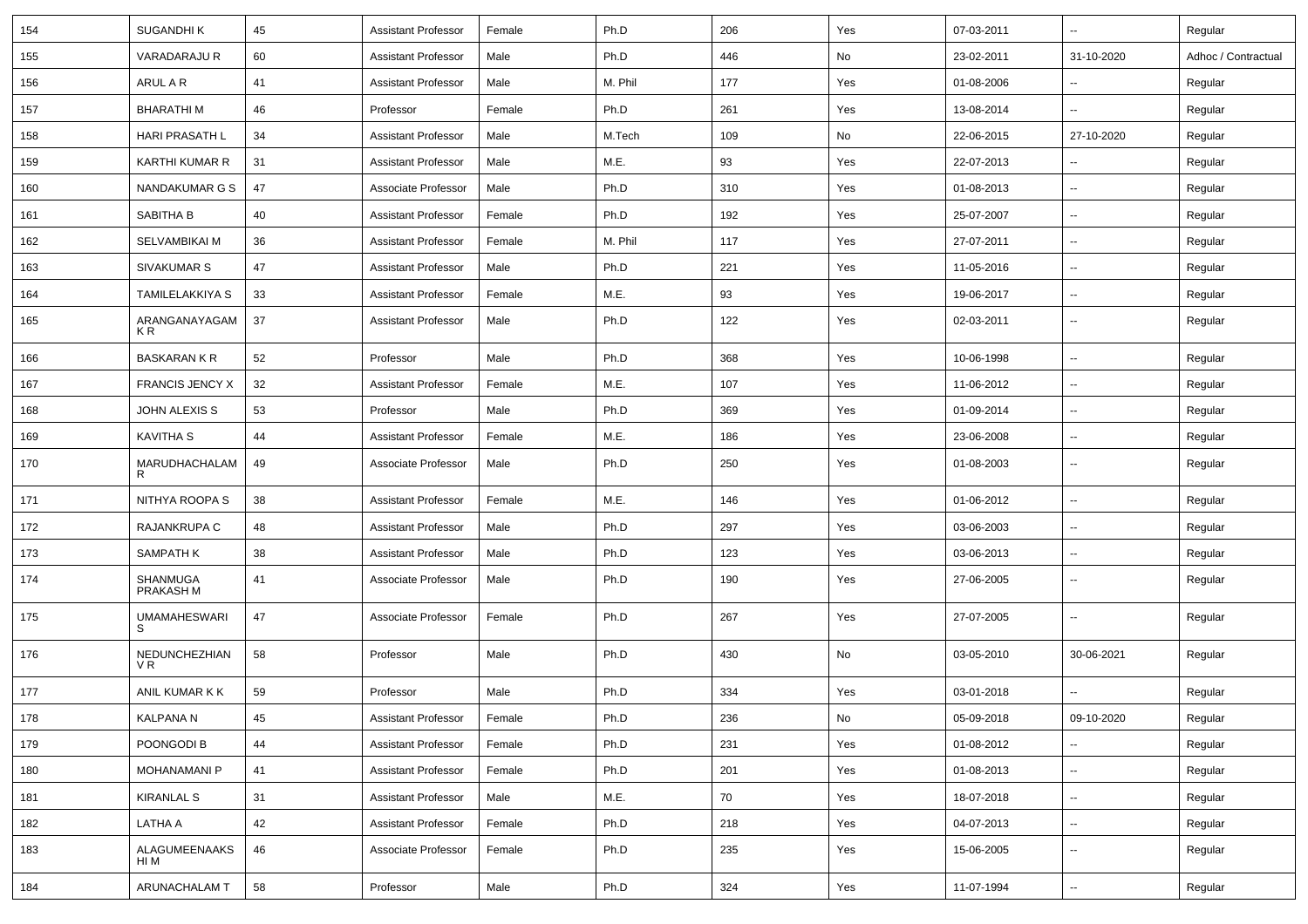| 185 | DANIEL S                             | 59 | <b>Assistant Professor</b> | Male   | Ph.D       | 394 | No  | 03-06-2013 | 31-08-2020               | Regular |
|-----|--------------------------------------|----|----------------------------|--------|------------|-----|-----|------------|--------------------------|---------|
| 186 | <b>JALAJA</b><br>JAYALAKSHMI V       | 42 | <b>Assistant Professor</b> | Female | <b>MCA</b> | 190 | Yes | 23-06-2008 | --                       | Regular |
| 187 | <b>KARTHIKEYAN S</b>                 | 34 | <b>Assistant Professor</b> | Male   | M.E.       | 120 | Yes | 22-06-2012 | Ξ.                       | Regular |
| 188 | <b>MAHESWARIK</b>                    | 41 | <b>Assistant Professor</b> | Female | Ph.D       | 190 | Yes | 19-06-2013 | --                       | Regular |
| 189 | NANDHAKUMAR P                        | 33 | <b>Assistant Professor</b> | Male   | M.E.       | 106 | Yes | 09-06-2014 | $\overline{\phantom{a}}$ | Regular |
| 190 | PREM KUMAR P S                       | 40 | Associate Professor        | Male   | Ph.D       | 219 | Yes | 27-07-2011 | $\overline{\phantom{a}}$ | Regular |
| 191 | <b>RAMPRAKASH K</b>                  | 62 | Professor                  | Male   | M.E.       | 444 | No  | 15-07-1986 | 31-10-2020               | Regular |
| 192 | <b>SELVANAYAKI S</b>                 | 42 | <b>Assistant Professor</b> | Female | Ph.D       | 225 | Yes | 03-08-2005 | $\sim$                   | Regular |
| 193 | SREEJANA S                           | 37 | <b>Assistant Professor</b> | Female | Ph.D       | 167 | Yes | 15-06-2013 | $\overline{\phantom{a}}$ | Regular |
| 194 | THIRUMOORTHI P                       | 50 | Professor                  | Male   | Ph.D       | 325 | Yes | 27-10-2003 | $\overline{\phantom{a}}$ | Regular |
| 195 | VINOTH KUMAR N                       | 39 | <b>Assistant Professor</b> | Male   | Ph.D       | 162 | Yes | 03-07-2017 | $\overline{\phantom{a}}$ | Regular |
| 196 | <b>ASHWINI A METRI</b>               | 33 | <b>Assistant Professor</b> | Female | M.Tech     | 120 | Yes | 16-08-2016 | $\overline{\phantom{a}}$ | Regular |
| 197 | <b>DEVAKIP</b>                       | 53 | Professor                  | Female | Ph.D       | 374 | Yes | 15-06-1992 | $\sim$                   | Regular |
| 198 | <b>INBAKUMAR S</b>                   | 43 | <b>Assistant Professor</b> | Male   | Ph.D       | 144 | Yes | 18-01-2010 | $\overline{\phantom{a}}$ | Regular |
| 199 | <b>KIRUTHIKA S</b>                   | 34 | <b>Assistant Professor</b> | Female | M.E.       | 83  | Yes | 31-08-2017 | $\overline{\phantom{a}}$ | Regular |
| 200 | <b>MAYILDURAI R</b>                  | 41 | <b>Assistant Professor</b> | Male   | M. Phil    | 225 | Yes | 24-07-2002 | $\overline{\phantom{a}}$ | Regular |
| 201 | RAMACHANDRAN<br>C                    | 38 | <b>Assistant Professor</b> | Male   | <b>MCA</b> | 142 | Yes | 19-02-2013 | --                       | Regular |
| 202 | SASI KUMAR C                         | 31 | <b>Assistant Professor</b> | Male   | M.Tech     | 94  | Yes | 13-06-2016 | $\sim$                   | Regular |
| 203 | SHIVARANJANI S K                     | 30 | <b>Assistant Professor</b> | Female | M.E.       | 83  | Yes | 02-07-2014 | --                       | Regular |
| 204 | SUNDARARAJ K                         | 57 | Professor                  | Male   | Ph.D       | 309 | Yes | 05-06-2017 | $\overline{\phantom{a}}$ | Regular |
| 205 | VIMAL E A                            | 40 | Associate Professor        | Male   | Ph.D       | 202 | Yes | 12-07-2004 | $\sim$                   | Regular |
| 206 | AROKIA<br><b>LAWRENCE VIJAY</b><br>B | 41 | <b>Assistant Professor</b> | Male   | Ph.D       | 202 | Yes | 01-08-2006 | --                       | Regular |
| 207 | <b>GEETHA M C S</b>                  | 40 | <b>Assistant Professor</b> | Female | M. Phil    | 195 | Yes | 09-08-2007 | $\sim$                   | Regular |
| 208 | KALAISELVI R                         | 44 | <b>Assistant Professor</b> | Female | Ph.D       | 261 | Yes | 22-06-2015 | --                       | Regular |
| 209 | KISHORE R                            | 29 | <b>Assistant Professor</b> | Male   | M.E.       | 75  | Yes | 12-06-2015 | $\overline{\phantom{a}}$ | Regular |
| 210 | MEENA K                              | 44 | <b>Assistant Professor</b> | Female | Ph.D       | 225 | Yes | 01-08-2007 | н.                       | Regular |
| 211 | NITHYAPRIYA S                        | 39 | <b>Assistant Professor</b> | Female | Ph.D       | 183 | Yes | 23-06-2008 | н.                       | Regular |
| 212 | RAMADEVI K                           | 48 | Professor                  | Female | Ph.D       | 284 | Yes | 02-07-2007 | $\sim$                   | Regular |
| 213 | SHOBA U S                            | 54 | Associate Professor        | Female | Ph.D       | 250 | Yes | 29-09-2000 | $\sim$                   | Regular |
| 214 | SUNDARESAN S                         | 55 | Associate Professor        | Male   | Ph.D       | 311 | Yes | 03-07-2006 | $\overline{\phantom{a}}$ | Regular |
| 215 | VINAYAGA<br>MOORTHI M A              | 41 | <b>Assistant Professor</b> | Male   | M.E.       | 209 | Yes | 01-09-2016 | $\overline{\phantom{a}}$ | Regular |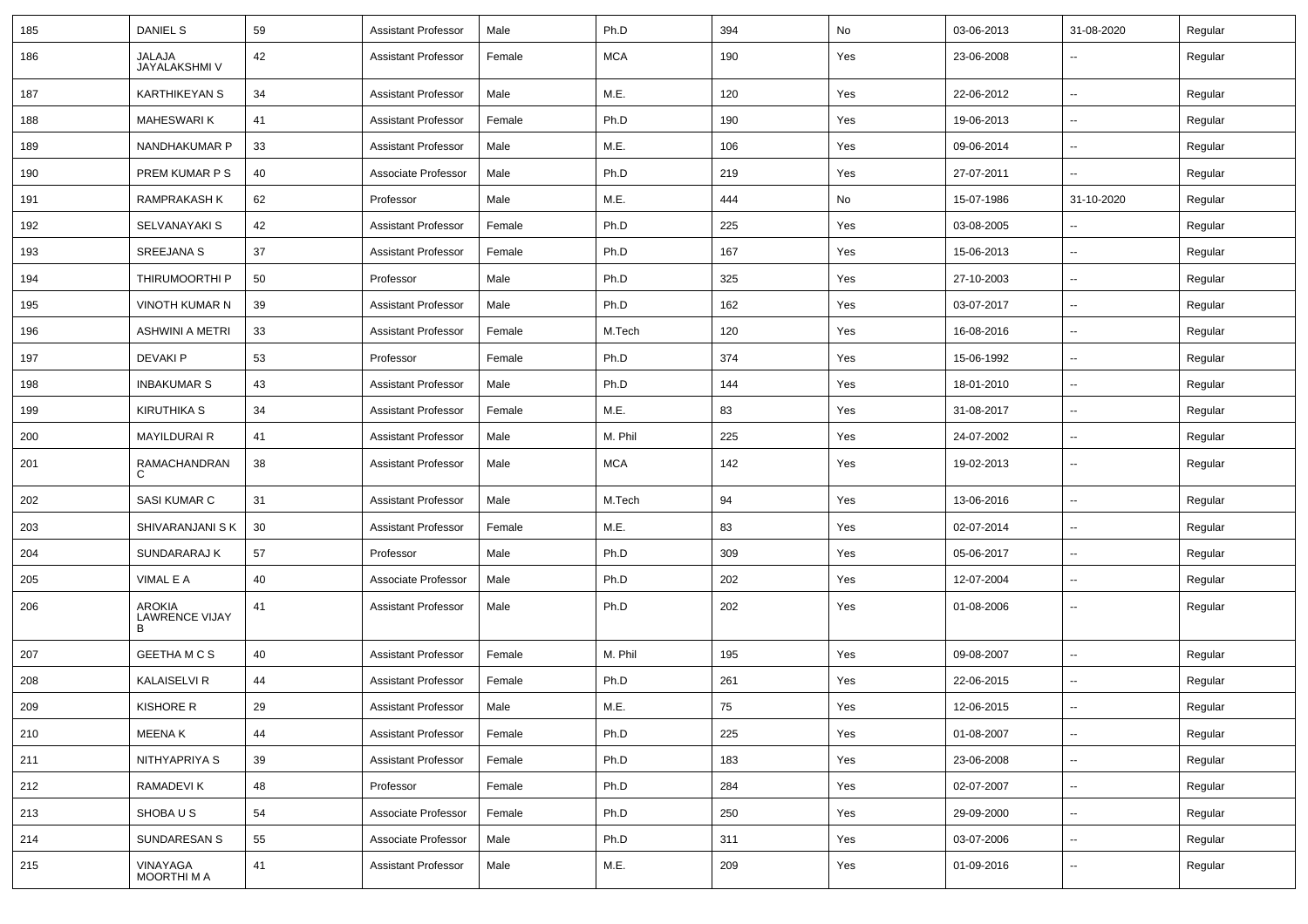| 216 | ARUNA DEVI S                           | 38 | <b>Assistant Professor</b> | Female | M. Phil | 150 | Yes | 22-06-2015 | $\sim$                   | Regular |
|-----|----------------------------------------|----|----------------------------|--------|---------|-----|-----|------------|--------------------------|---------|
| 217 | <b>CYNTHIA J</b>                       | 48 | Professor                  | Female | Ph.D    | 299 | Yes | 15-07-2002 | $\overline{\phantom{a}}$ | Regular |
| 218 | JAI SINGH W                            | 43 | <b>Assistant Professor</b> | Male   | Ph.D    | 239 | Yes | 15-07-2013 | $\overline{\phantom{a}}$ | Regular |
| 219 | <b>KARTHIKEYAN R</b>                   | 36 | <b>Assistant Professor</b> | Male   | M.E.    | 143 | Yes | 08-06-2009 | $\overline{\phantom{a}}$ | Regular |
| 220 | <b>MAHALAKSHMI R</b>                   | 46 | <b>Assistant Professor</b> | Female | Ph.D    | 164 | Yes | 23-08-2007 |                          | Regular |
| 221 | NIRMAL KUMAR A                         | 70 | Professor                  | Male   | Ph.D    | 510 | No  | 16-09-2016 | 31-08-2020               | Regular |
| 222 | <b>RAJESH S</b>                        | 33 | <b>Assistant Professor</b> | Male   | M.E.    | 106 | Yes | 16-07-2012 | $\sim$                   | Regular |
| 223 | SANGEETHA N                            | 46 | Associate Professor        | Female | Ph.D    | 268 | Yes | 16-07-2010 | $\sim$                   | Regular |
| 224 | SENTHILKUMAR M                         | 37 | Assistant Professor        | Male   | M.E.    | 167 | Yes | 23-06-2008 | $\overline{\phantom{a}}$ | Regular |
| 225 | SREEHARAN B N                          | 43 | <b>Assistant Professor</b> | Male   | Ph.D    | 260 | Yes | 01-06-2017 | $\overline{\phantom{a}}$ | Regular |
| 226 | THIRUMALAIMUTH<br>U KUMARAN M          | 40 | <b>Assistant Professor</b> | Male   | M.E.    | 178 | Yes | 29-06-2015 | --                       | Regular |
| 227 | <b>VINOHAR</b><br><b>STEPHENRAPHEA</b> | 46 | Associate Professor        | Male   | Ph.D    | 190 | Yes | 29-06-2005 | --                       | Regular |
| 228 | ARUN B                                 | 31 | <b>Assistant Professor</b> | Male   | M.E.    | 46  | Yes | 28-06-2017 | $\overline{\phantom{a}}$ | Regular |
| 229 | CHANDRAKALA D                          | 52 | Professor                  | Female | Ph.D    | 371 | Yes | 01-03-2001 | --                       | Regular |
| 230 | <b>KANDASAMY V</b>                     | 46 | Associate Professor        | Male   | Ph.D    | 257 | Yes | 22-11-2002 | $\overline{a}$           | Regular |
| 231 | <b>KRITHIKA S</b>                      | 40 | <b>Assistant Professor</b> | Female | M.E.    | 181 | Yes | 15-06-2013 | $\sim$                   | Regular |
| 232 | MOHANRAJ M                             | 43 | Associate Professor        | Male   | Ph.D    | 239 | Yes | 11-06-2007 | $\overline{\phantom{a}}$ | Regular |
| 233 | RAJKUMAR R                             | 38 | <b>Assistant Professor</b> | Male   | Ph.D    | 154 | Yes | 05-08-2009 |                          | Regular |
| 234 | SARANYA K                              | 30 | <b>Assistant Professor</b> | Female | M.E.    | 81  | Yes | 06-08-2014 | $\overline{\phantom{a}}$ | Regular |
| 235 | SHIJI SHAJAHAN                         | 32 | <b>Assistant Professor</b> | Female | M.E.    | 59  | No  | 22-06-2015 | 30-06-2020               | Regular |
| 236 | <b>VELMURUGAN C</b>                    | 42 | Professor                  | Male   | Ph.D    | 227 | Yes | 03-06-2002 |                          | Regular |
| 237 | <b>MARY CHERIAN</b>                    | 56 | Professor                  | Female | Ph.D    | 393 | Yes | 06-06-2011 | $\sim$                   | Regular |
| 238 | MAYURAPPRIYAN<br><b>PS</b>             | 49 | Professor                  | Male   | Ph.D    | 320 | Yes | 08-06-2018 | $\overline{\phantom{a}}$ | Regular |
| 239 | VINAYAGA<br>SUNDARAM R                 | 52 | Associate Professor        | Male   | Ph.D    | 360 | Yes | 06-06-2011 | $\mathbf{u}$             | Regular |
| 240 | PRINCY FLORA M                         | 33 | <b>Assistant Professor</b> | Female | M. Phil | 129 | Yes | 05-09-2018 | $\sim$                   | Regular |
| 241 | ANUSH P                                | 36 | <b>Assistant Professor</b> | Male   | M.E.    | 95  | Yes | 03-06-2013 | $\sim$                   | Regular |
| 242 | BALASUBRAMANIA<br>N S                  | 58 | Associate Professor        | Male   | Ph.D    | 379 | Yes | 03-05-2017 | $\sim$                   | Regular |
| 243 | ESWARAMOORTHI                          | 56 | Professor                  | Male   | Ph.D    | 316 | Yes | 05-12-1994 | $\sim$                   | Regular |
| 244 | <b>KALIAPPAN S</b>                     | 39 | <b>Assistant Professor</b> | Male   | Ph.D    | 166 | Yes | 24-02-2011 | $\sim$                   | Regular |
| 245 | <b>KRISHNAMOORTHI</b><br>K             | 37 | <b>Assistant Professor</b> | Male   | Ph.D    | 143 | Yes | 01-06-2012 | $\sim$                   | Regular |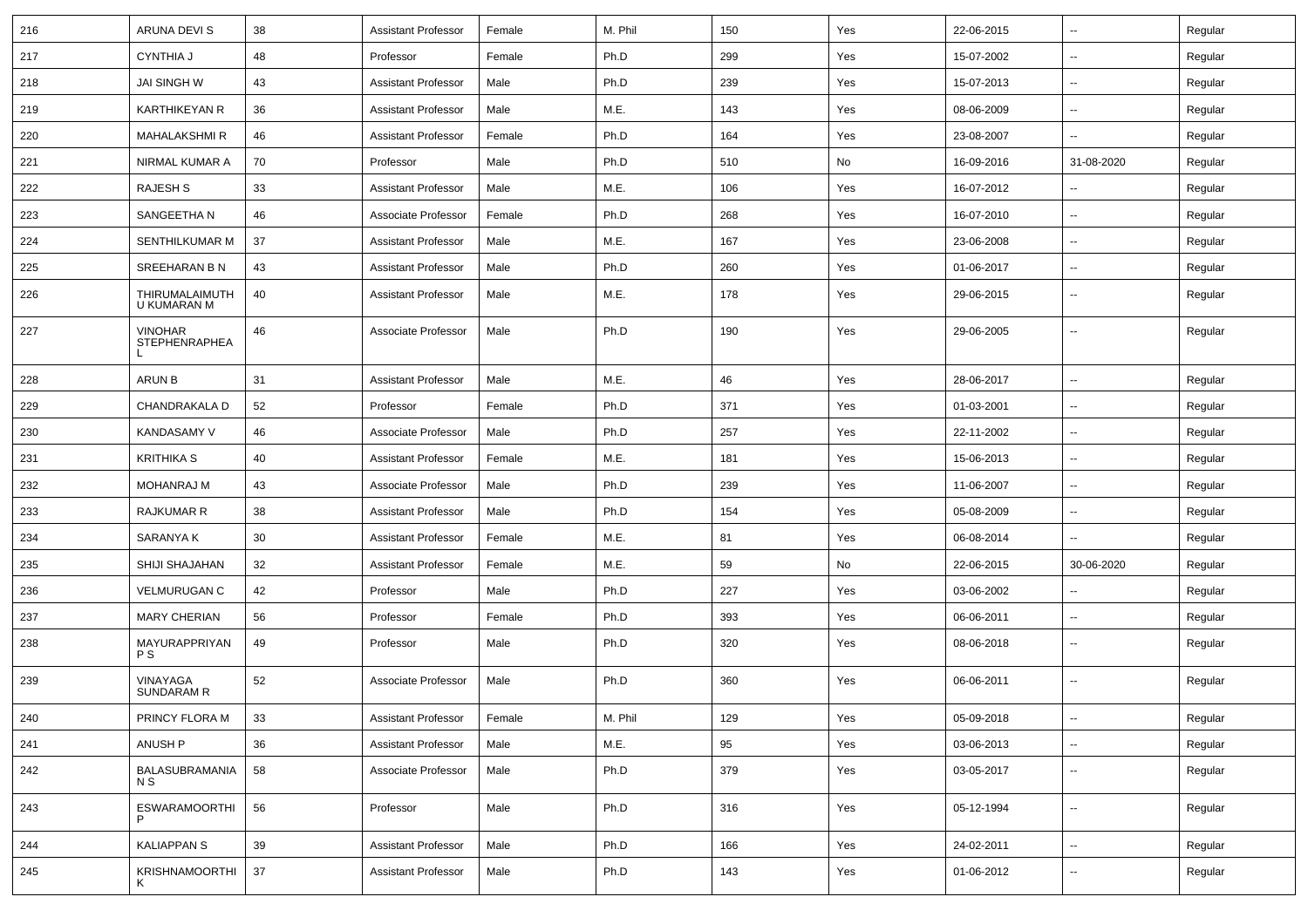| 246 | MEENAPRIYADAR<br><b>SHINI S</b>    | 39 | <b>Assistant Professor</b> | Female | M. Phil | 178 | Yes | 23-07-2007 | $\overline{\phantom{a}}$ | Regular |
|-----|------------------------------------|----|----------------------------|--------|---------|-----|-----|------------|--------------------------|---------|
| 247 | PARAMASIVAM K                      | 48 | Professor                  | Male   | Ph.D    | 296 | Yes | 01-06-2016 | $\overline{\phantom{a}}$ | Regular |
| 248 | RAJINI S                           | 50 | Associate Professor        | Female | Ph.D    | 311 | Yes | 02-06-1995 | ⊷.                       | Regular |
| 249 | SARAVANAKUMAR<br>S                 | 33 | <b>Assistant Professor</b> | Male   | M.E.    | 114 | Yes | 13-06-2016 | --                       | Regular |
| 250 | SHOBHANA E                         | 35 | <b>Assistant Professor</b> | Female | M. Phil | 131 | Yes | 15-06-2013 | $\overline{\phantom{a}}$ | Regular |
| 251 | SURESH KUMAR R                     | 38 | <b>Assistant Professor</b> | Male   | M.E.    | 166 | Yes | 20-06-2011 | --                       | Regular |
| 252 | VASUKI A                           | 52 | Professor                  | Female | Ph.D    | 350 | Yes | 08-06-1992 | --                       | Regular |
| 253 | ARIVUOLI D                         | 46 | <b>Assistant Professor</b> | Female | M. Phil | 244 | Yes | 05-08-2009 | $\overline{\phantom{a}}$ | Regular |
| 254 | <b>BHAARATHI</b><br>DHURAI         | 52 | Professor                  | Female | Ph.D    | 346 | Yes | 18-03-1996 | $\overline{\phantom{a}}$ | Regular |
| 255 | <b>GAYATHRIV</b>                   | 53 | Associate Professor        | Female | Ph.D    | 283 | Yes | 02-06-2016 | $\overline{\phantom{a}}$ | Regular |
| 256 | <b>KALAISELVI A</b>                | 39 | <b>Assistant Professor</b> | Female | M.E.    | 209 | Yes | 28-06-2010 | ⊷.                       | Regular |
| 257 | <b>MAGUDAPATHI P</b>               | 32 | <b>Assistant Professor</b> | Male   | M.E.    | 107 | Yes | 12-06-2012 | $\overline{\phantom{a}}$ | Regular |
| 258 | PRASHANTH P                        | 30 | <b>Assistant Professor</b> | Male   | M.Tech  | 74  | Yes | 13-07-2015 | $\overline{\phantom{a}}$ | Regular |
| 259 | SANAL KUMAR V R                    | 58 | Professor                  | Male   | Ph.D    | 399 | Yes | 16-06-2008 | --                       | Regular |
| 260 | SENTHIL KUMAR V                    | 41 | <b>Assistant Professor</b> | Male   | M.E.    | 151 | Yes | 22-07-2013 | $\overline{\phantom{a}}$ | Regular |
| 261 | SIVASAKTHI S                       | 46 | <b>Assistant Professor</b> | Female | M. Phil | 243 | Yes | 08-07-2005 | $\overline{\phantom{a}}$ | Regular |
| 262 | <b>TISSAA TONY C</b>               | 40 | <b>Assistant Professor</b> | Female | Ph.D    | 154 | Yes | 23-06-2008 | ⊷.                       | Regular |
| 263 | AMSAVENI A                         | 44 | Professor                  | Female | Ph.D    | 272 | Yes | 02-06-2003 | --                       | Regular |
| 264 | <b>ASWINI D</b>                    | 32 | <b>Assistant Professor</b> | Female | M.E.    | 107 | Yes | 01-06-2012 | $\overline{\phantom{a}}$ | Regular |
| 265 | DEVAN P D                          | 34 | <b>Assistant Professor</b> | Male   | M.E.    | 76  | Yes | 22-06-2015 | --                       | Regular |
| 266 | <b>KARTHIKEYAN G</b>               | 33 | <b>Assistant Professor</b> | Male   | M.E.    | 110 | Yes | 09-06-2014 | $\overline{a}$           | Regular |
| 267 | NAGARATHINAM S                     | 41 | <b>Assistant Professor</b> | Female | M.E.    | 215 | Yes | 01-08-2005 | $\overline{\phantom{a}}$ | Regular |
| 268 | <b>RAFFIK R</b>                    | 36 | <b>Assistant Professor</b> | Male   | M.E.    | 119 | Yes | 14-06-2011 | ⊷.                       | Regular |
| 269 | SANDHYA DEVI R<br>S                | 35 | <b>Assistant Professor</b> | Female | M.E.    | 142 | Yes | 07-01-2013 | --                       | Regular |
| 270 | SENTHIL KUMAR V                    | 34 | <b>Assistant Professor</b> | Male   | M.E.    | 107 | Yes | 01-06-2012 | $\overline{\phantom{a}}$ | Regular |
| 271 | THILAGAVATHY K                     | 36 | <b>Assistant Professor</b> | Female | Ph.D    | 150 | Yes | 07-03-2011 | н.                       | Regular |
| 272 | ANITHA N                           | 35 | <b>Assistant Professor</b> | Female | Ph.D    | 108 | Yes | 23-06-2017 | $\overline{\phantom{a}}$ | Regular |
| 273 | <b>BALAMURUGAN R</b>               | 51 | <b>Assistant Professor</b> | Male   | Ph.D    | 305 | Yes | 29-10-2003 | ⊷.                       | Regular |
| 274 | <b>GEETHA V</b>                    | 52 | Professor                  | Female | Ph.D    | 339 | Yes | 01-06-2001 | $\overline{\phantom{a}}$ | Regular |
| 275 | KALAPRIYA K                        | 40 | <b>Assistant Professor</b> | Female | Ph.D    | 108 | Yes | 09-01-2013 | $\sim$                   | Regular |
| 276 | <b>KRISHNA</b><br><b>MOORTHY R</b> | 41 | <b>Assistant Professor</b> | Male   | Ph.D    | 190 | Yes | 10-09-2007 | ⊷.                       | Regular |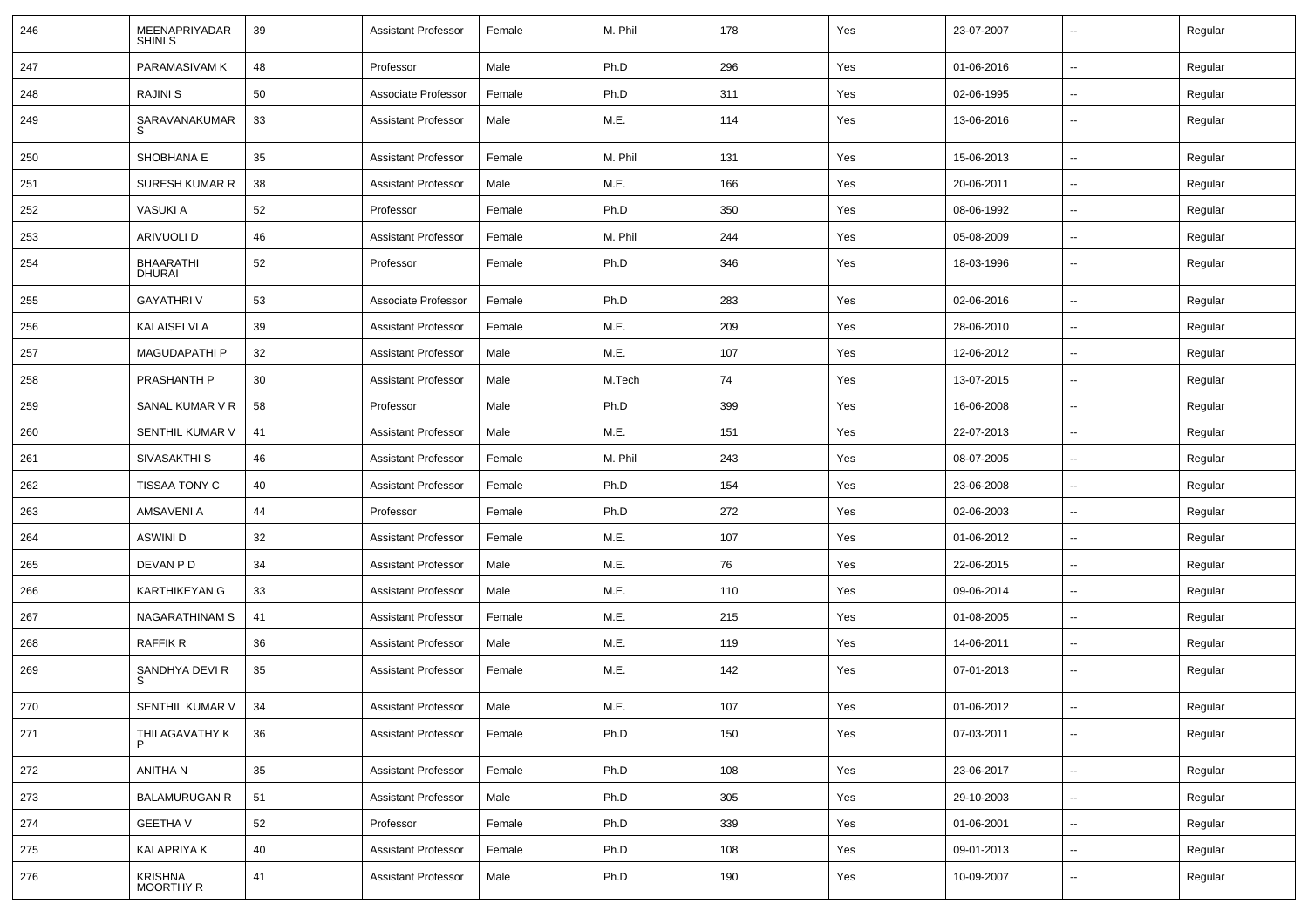| 277 | MUTHUKUMAR S           | 31 | <b>Assistant Professor</b> | Male   | M.Tech  | 91  | Yes | 01-10-2013 |                          | Regular |
|-----|------------------------|----|----------------------------|--------|---------|-----|-----|------------|--------------------------|---------|
| 278 | PRABHU <sub>S</sub>    | 34 | <b>Assistant Professor</b> | Male   | M.E.    | 117 | Yes | 01-08-2011 | $\sim$                   | Regular |
| 279 | RAMPRABU J             | 37 | <b>Assistant Professor</b> | Male   | M.E.    | 162 | Yes | 04-07-2008 |                          | Regular |
| 280 | SASIKALA S             | 45 | Associate Professor        | Female | Ph.D    | 273 | Yes | 05-06-2006 |                          | Regular |
| 281 | SHOBANA G              | 30 | <b>Assistant Professor</b> | Female | M.E.    | 82  | Yes | 09-07-2014 | $\sim$                   | Regular |
| 282 | SURESH A               | 34 | <b>Assistant Professor</b> | Male   | M.Tech  | 117 | No  | 15-06-2013 | 31-03-2021               | Regular |
| 283 | VASANTHARAJ C          | 60 | Professor                  | Male   | M.E.    | 440 | Yes | 27-08-2012 |                          | Regular |
| 284 | ANBHUVIZHI R           | 37 | <b>Assistant Professor</b> | Female | M. Phil | 138 | Yes | 11-03-2011 | $\sim$                   | Regular |
| 285 | <b>BALAJIK</b>         | 29 | <b>Assistant Professor</b> | Male   | M.E.    | 50  | No  | 05-09-2017 | 28-02-2021               | Regular |
| 286 | DHIVYA PRABA R         | 36 | <b>Assistant Professor</b> | Female | M.E.    | 155 | Yes | 01-07-2009 |                          | Regular |
| 287 | <b>JASMINE K</b>       | 39 | <b>Assistant Professor</b> | Female | M.E.    | 175 | Yes | 03-03-2011 | $\sim$                   | Regular |
| 288 | MANIKANDA<br>PRASATH K | 32 | <b>Assistant Professor</b> | Male   | M.E.    | 75  | Yes | 09-06-2016 |                          | Regular |
| 289 | NAVANEETH V R          | 32 | <b>Assistant Professor</b> | Male   | M.E.    | 99  | Yes | 21-07-2014 | Ξ.                       | Regular |
| 290 | PREMALATHA K           | 45 | Associate Professor        | Female | Ph.D    | 287 | Yes | 27-10-2003 | $\overline{\phantom{a}}$ | Regular |
| 291 | <b>SENTHIL KUMAR B</b> | 43 | Associate Professor        | Male   | Ph.D    | 243 | Yes | 02-07-2007 | $\sim$                   | Regular |
| 292 | SRINIVASAN J           | 59 | Professor                  | Male   | Ph.D    | 436 | No  | 01-12-2008 | 31-03-2021               | Regular |
| 293 | THIRUVAAZHI U          | 48 | <b>Assistant Professor</b> | Male   | M.E.    | 283 | Yes | 01-08-2016 |                          | Regular |
| 294 | VISWANATHAN T          | 32 | <b>Assistant Professor</b> | Male   | M.E.    | 70  | Yes | 22-06-2015 |                          | Regular |
| 295 | <b>KANNAN V</b>        | 56 | Professor                  | Male   | Ph.D    | 384 | Yes | 17-08-2012 | н.                       | Regular |
| 296 | KAARTHIEKHEYAN<br>V    | 52 | Associate Professor        | Male   | Ph.D    | 321 | Yes | 30-12-2008 | $\sim$                   | Regular |
| 297 | SELVAN V               | 55 | Associate Professor        | Male   | Ph.D    | 401 | Yes | 01-06-2018 | $\overline{\phantom{a}}$ | Regular |
| 298 | DEEPA M                | 41 | <b>Assistant Professor</b> | Female | Ph.D    | 223 | Yes | 05-08-2011 | $\sim$                   | Regular |
| 299 | NALINI P               | 38 | Assistant Professor        | Female | Ph.D    | 147 | Yes | 01-08-2014 | $\sim$                   | Regular |
| 300 | ANAND T                | 29 | <b>Assistant Professor</b> | Male   | M.E.    | 60  | Yes | 02-06-2016 |                          | Regular |
| 301 | AYYAPPAN P R           | 44 | <b>Assistant Professor</b> | Male   | Ph.D    | 225 | Yes | 01-07-2009 | $\sim$                   | Regular |
| 302 | DHANABAL L             | 50 | Assistant Professor        | Male   | Ph.D    | 257 | Yes | 30-08-2012 |                          | Regular |
| 303 | JEEVA B                | 37 | <b>Assistant Professor</b> | Male   | M.Tech  | 158 | Yes | 24-11-2014 | $\sim$                   | Regular |
| 304 | <b>KAVITHA R</b>       | 41 | Associate Professor        | Female | Ph.D    | 216 | Yes | 07-06-2004 | $\sim$                   | Regular |
| 305 | MANIVEL R              | 56 | Professor                  | Male   | Ph.D    | 413 | Yes | 03-01-2014 | $\sim$                   | Regular |
| 306 | NIRMALA DEVI M         | 41 | Other                      | Female | M. Phil | 216 | Yes | 15-06-2011 |                          | Regular |
| 307 | RAJ KUMAR G            | 31 | <b>Assistant Professor</b> | Male   | M.E.    | 93  | Yes | 22-07-2013 | н.                       | Regular |
| 308 | SACHIN PRABHU P        | 29 | <b>Assistant Professor</b> | Male   | M.E.    | 70  | Yes | 13-07-2015 | $\sim$                   | Regular |
| 309 | SENTHILKUMAR S         | 37 | <b>Assistant Professor</b> | Male   | M.E.    | 162 | Yes | 01-06-2012 | $\overline{\phantom{a}}$ | Regular |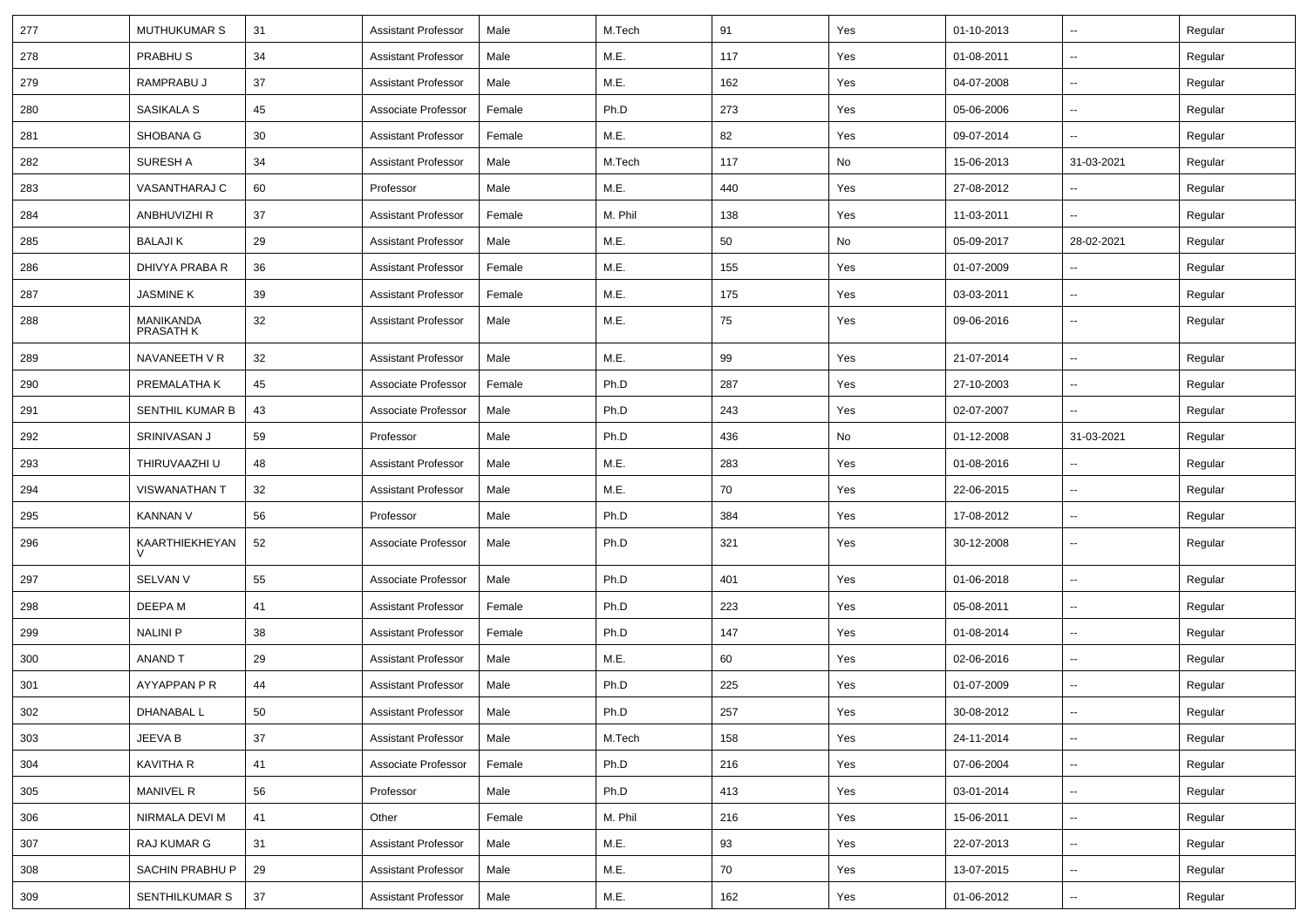| 310 | <b>SUGUNA M</b>            | 40 | Associate Professor        | Female | Ph.D   | 219 | Yes | 23-07-2014 | $\sim$                   | Regular |
|-----|----------------------------|----|----------------------------|--------|--------|-----|-----|------------|--------------------------|---------|
| 311 | <b>ULAGANATHAN K</b>       | 53 | <b>Assistant Professor</b> | Male   | Ph.D   | 298 | Yes | 29-06-2011 | н.                       | Regular |
| 312 | ANITA S                    | 39 | <b>Assistant Professor</b> | Female | M.Tech | 128 | Yes | 22-06-2015 | ⊷.                       | Regular |
| 313 | <b>BALAJIS</b>             | 33 | <b>Assistant Professor</b> | Male   | Ph.D   | 118 | Yes | 01-07-2011 | --                       | Regular |
| 314 | JAYAKANTHAN N              | 44 | <b>Assistant Professor</b> | Male   | Ph.D   | 235 | Yes | 24-06-2005 | н.                       | Regular |
| 315 | MURUGANANTHA<br>M V R      | 53 | Associate Professor        | Male   | Ph.D   | 361 | Yes | 01-06-2006 | $\sim$                   | Regular |
| 316 | PRABAKARAN P A             | 31 | <b>Assistant Professor</b> | Male   | M.E.   | 108 | Yes | 13-07-2015 | $\sim$                   | Regular |
| 317 | <b>RATHINAK</b>            | 45 | <b>Assistant Professor</b> | Female | Ph.D   | 231 | Yes | 01-07-2009 | $\sim$                   | Regular |
| 318 | SATHYAVATHI S              | 39 | <b>Assistant Professor</b> | Female | M.E.   | 195 | Yes | 23-06-2008 | н.                       | Regular |
| 319 | <b>SIVAKUMAR P</b>         | 44 | <b>Assistant Professor</b> | Male   | Ph.D   | 221 | Yes | 04-12-2009 | ⊷.                       | Regular |
| 320 | THILAGAVATHI K             | 42 | <b>Assistant Professor</b> | Female | Ph.D   | 232 | Yes | 02-06-2004 | --                       | Regular |
| 321 | AJAY V P                   | 35 | <b>Assistant Professor</b> | Male   | M.E.   | 122 | Yes | 18-01-2017 | -−                       | Regular |
| 322 | ARUN KUMAR S               | 30 | <b>Assistant Professor</b> | Male   | M.Tech | 75  | Yes | 18-07-2016 | $\sim$                   | Regular |
| 323 | <b>HAMEED IBRAHIM</b><br>S | 50 | <b>Assistant Professor</b> | Male   | Ph.D   | 306 | Yes | 05-06-2000 | $\sim$                   | Regular |
| 324 | <b>KANNAN R</b>            | 38 | <b>Assistant Professor</b> | Male   | Ph.D   | 151 | Yes | 01-06-2016 | $\sim$                   | Regular |
| 325 | <b>KUMARAVEL K</b>         | 34 | <b>Assistant Professor</b> | Male   | Ph.D   | 88  | Yes | 26-04-2017 | н.                       | Regular |
| 326 | MURUGESAN K                | 34 | <b>Assistant Professor</b> | Male   | M.E.   | 94  | Yes | 01-07-2013 | $\overline{\phantom{a}}$ | Regular |
| 327 | PRABHAKARAN A              | 31 | <b>Assistant Professor</b> | Male   | M.E.   | 96  | Yes | 10-05-2017 | --                       | Regular |
| 328 | <b>RAMKUMAR A</b>          | 36 | <b>Assistant Professor</b> | Male   | M.E.   | 143 | Yes | 08-06-2009 | -−                       | Regular |
| 329 | <b>SATISH S</b>            | 35 | <b>Assistant Professor</b> | Male   | M.E.   | 125 | Yes | 07-10-2014 | $\sim$                   | Regular |
| 330 | SYEDALI FATHIMA<br>S J     | 36 | <b>Assistant Professor</b> | Female | Ph.D   | 151 | Yes | 10-06-2014 | $\sim$                   | Regular |
| 331 | AKILA K                    | 42 | Associate Professor        | Female | Ph.D   | 190 | Yes | 02-01-2006 | $\overline{\phantom{a}}$ | Regular |
| 332 | ATHAPPAN V                 | 44 | <b>Assistant Professor</b> | Male   | M.Tech | 224 | Yes | 08-06-2009 | -−                       | Regular |
| 333 | JEBA N                     | 33 | <b>Assistant Professor</b> | Female | M.E.   | 113 | Yes | 09-06-2014 | ⊷.                       | Regular |
| 334 | <b>KAVITHA K</b>           | 46 | Professor                  | Female | Ph.D   | 286 | Yes | 21-07-1997 |                          | Regular |
| 335 | MANIMEKALAI V              | 33 | <b>Assistant Professor</b> | Female | M.E.   | 119 | Yes | 01-06-2011 | ц.                       | Regular |
| 336 | RAMAKRISHNAN G             | 54 | Professor                  | Male   | Ph.D   | 293 | Yes | 15-12-1997 | ц.                       | Regular |
| 337 | SARAVANABALAJI             | 34 | <b>Assistant Professor</b> | Male   | M.E.   | 124 | Yes | 15-06-2013 | Щ,                       | Regular |
| 338 | SHANTHI T                  | 43 | <b>Assistant Professor</b> | Female | M.Tech | 189 | Yes | 23-06-2008 | ц.                       | Regular |
| 339 | SUGANTHI N                 | 47 | Professor                  | Female | Ph.D   | 267 | Yes | 01-12-2000 | $\overline{\phantom{a}}$ | Regular |
| 340 | UDHAYA SHANKAR<br>C        | 41 | Associate Professor        | Male   | Ph.D   | 228 | Yes | 18-11-2002 | $\overline{\phantom{a}}$ | Regular |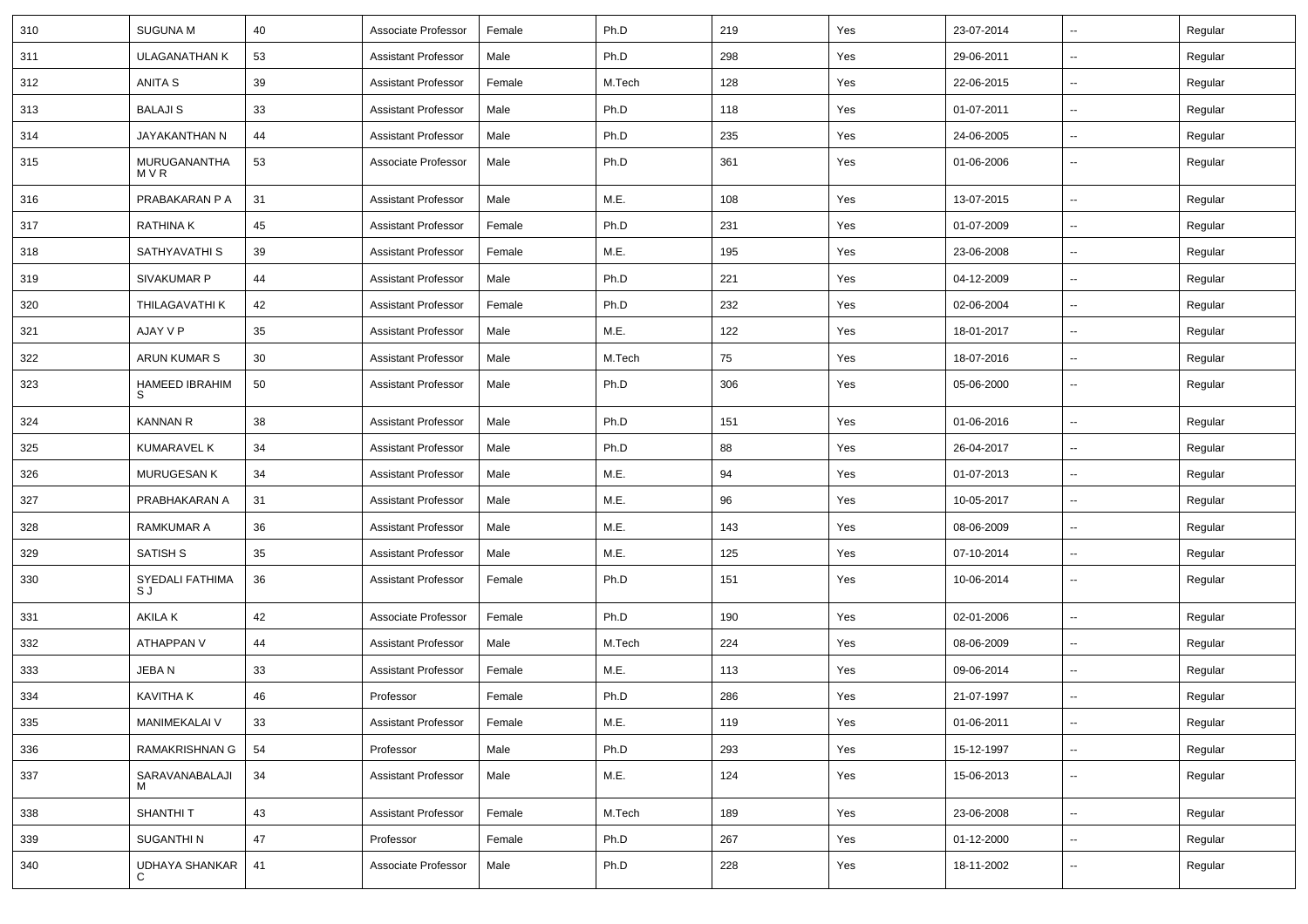| 341 | ALLIN JOE D             | 31 | <b>Assistant Professor</b>                          | Male   | M.E.       | 93  | Yes | 22-07-2013 | $\sim$                   | Regular             |
|-----|-------------------------|----|-----------------------------------------------------|--------|------------|-----|-----|------------|--------------------------|---------------------|
| 342 | DAVID S                 | 32 | <b>Assistant Professor</b>                          | Male   | M.E.       | 94  | Yes | 21-08-2015 | н.                       | Regular             |
| 343 | <b>HEMALATHA R</b>      | 42 | Associate Professor                                 | Female | Ph.D       | 228 | No  | 05-06-2002 | 30-04-2021               | Regular             |
| 344 | <b>KARTHIK T</b>        | 34 | <b>Assistant Professor</b>                          | Male   | M.E.       | 106 | Yes | 02-07-2012 |                          | Regular             |
| 345 | <b>LATHAL</b>           | 48 | Professor                                           | Female | Ph.D       | 301 | Yes | 11-12-2000 | н.                       | Regular             |
| 346 | <b>MYTHILI A S</b>      | 43 | <b>Assistant Professor</b>                          | Female | Ph.D       | 199 | Yes | 31-08-2017 | $\sim$                   | Regular             |
| 347 | PRAKASAM R              | 41 | <b>Assistant Professor</b>                          | Male   | M. Phil    | 200 | Yes | 01-09-2015 | ⊷.                       | Regular             |
| 348 | RAMESH BABU V           | 46 | Associate Professor                                 | Male   | Ph.D       | 275 | Yes | 27-03-2012 | −−                       | Regular             |
| 349 | SATHYABALAN P           | 46 | Professor                                           | Male   | Ph.D       | 255 | Yes | 10-12-2014 | $\sim$                   | Regular             |
| 350 | SIVAHARI R              | 43 | <b>Assistant Professor</b>                          | Male   | M. Phil    | 204 | No  | 04-08-2003 | 31-08-2020               | Regular             |
| 351 | THENMOZHI G             | 45 | Associate Professor                                 | Female | Ph.D       | 220 | Yes | 19-03-2014 |                          | Regular             |
| 352 | VIJILESH V              | 45 | Associate Professor                                 | Male   | Ph.D       | 260 | Yes | 01-08-2013 | ⊷.                       | Regular             |
| 353 | SWAMINATHAN S           | 64 | Professor                                           | Male   | Ph.D       | 494 | Yes | 03-10-2011 | −−                       | Adhoc / Contractual |
| 354 | SANGEETHA S             | 40 | Associate Professor                                 | Female | Ph.D       | 213 | Yes | 02-06-2006 | н.                       | Regular             |
| 355 | JAISANKAR S             | 55 | Associate Professor                                 | Male   | Ph.D       | 345 | Yes | 01-08-2014 | н.                       | Regular             |
| 356 | SENTHAMARAIKAN<br>NAN K | 51 | <b>Assistant Professor</b>                          | Male   | Ph.D       | 364 | Yes | 17-06-2010 | $\overline{\phantom{a}}$ | Regular             |
| 357 | <b>MOHANKUMAR S</b>     | 32 | <b>Assistant Professor</b>                          | Male   | Ph.D       | 37  | Yes | 02-01-2018 | ⊷.                       | Regular             |
| 358 | RANGANATHAN S           | 39 | <b>Assistant Professor</b>                          | Male   | M.Tech     | 122 | Yes | 26-02-2018 | -−                       | Regular             |
| 359 | SINDHU VAARDINI<br>U    | 31 | <b>Assistant Professor</b>                          | Female | M.E.       | 95  | Yes | 14-02-2019 | $\sim$                   | Regular             |
| 360 | SONIA B I               | 32 | <b>Assistant Professor</b>                          | Female | M.Tech     | 38  | Yes | 20-05-2019 | $\sim$                   | Regular             |
| 361 | SANJIV<br>SRINIVASAN    | 47 | <b>Assistant Professor</b>                          | Male   | <b>MBA</b> | 263 | Yes | 01-06-2019 | $\sim$                   | Regular             |
| 362 | SHRIPRIA V              | 47 | Professor                                           | Female | Ph.D       | 268 | Yes | 01-07-2019 | $\overline{\phantom{a}}$ | Regular             |
| 363 | SUSANA D                | 43 | <b>Assistant Professor</b>                          | Female | Ph.D       | 203 | Yes | 01-07-2019 | -−                       | Regular             |
| 364 | <b>BOOPATHY S</b>       | 30 | Associate Professor                                 | Male   | M.E.       | 81  | Yes | 08-07-2019 | ⊷.                       | Regular             |
| 365 | <b>GOPINATH B</b>       | 45 | Associate Professor                                 | Male   | Ph.D       | 232 | Yes | 08-07-2019 |                          | Regular             |
| 366 | <b>VENKATESAN N</b>     | 35 | <b>Assistant Professor</b>                          | Male   | M.E.       | 112 | No  | 19-08-2019 | 31-12-2020               | Regular             |
| 367 | SARAVANAN D             | 51 | Dean / Principal /<br>Director / Vice<br>Chancellor | Male   | Ph.D       | 354 | Yes | 01-11-2019 | --                       | Regular             |
| 368 | THIRUMAL P C            | 45 | Associate Professor                                 | Male   | Ph.D       | 168 | Yes | 02-01-2020 | ш.                       | Regular             |
| 369 | <b>VIVEKRAJ S</b>       | 33 | <b>Assistant Professor</b>                          | Male   | <b>MBA</b> | 96  | Yes | 04-05-2020 | ш.                       | Regular             |
| 370 | <b>MADHUMATHY S</b>     | 36 | <b>Assistant Professor</b>                          | Female | MBA        | 154 | No  | 07-08-2020 | 30-06-2021               | Regular             |
| 371 | OM KUMAR C U            | 32 | <b>Assistant Professor</b>                          | Male   | M.E.       | 38  | No  | 20-11-2020 | 15-02-2021               | Other               |